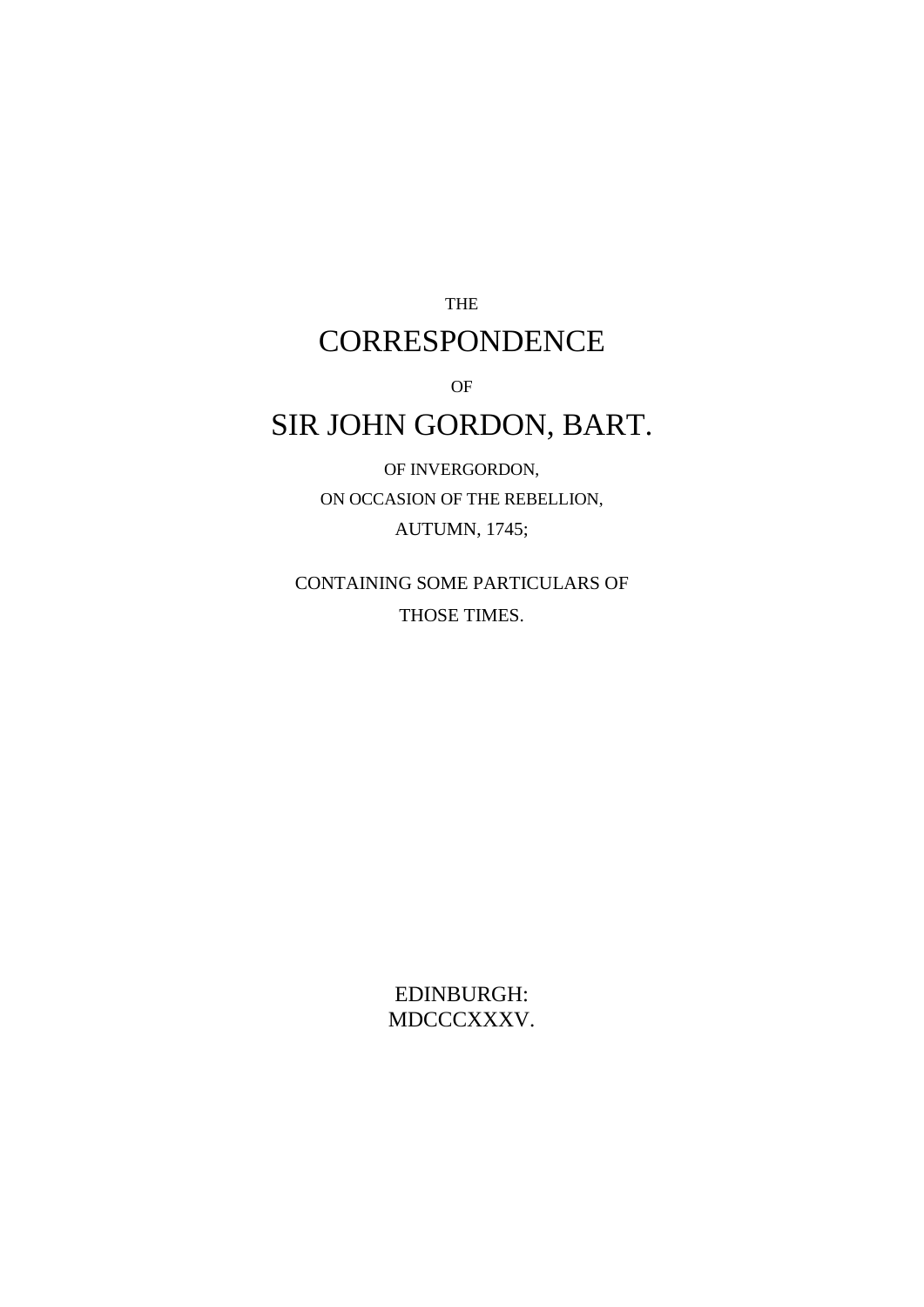THIRTY COPIES PRINTED.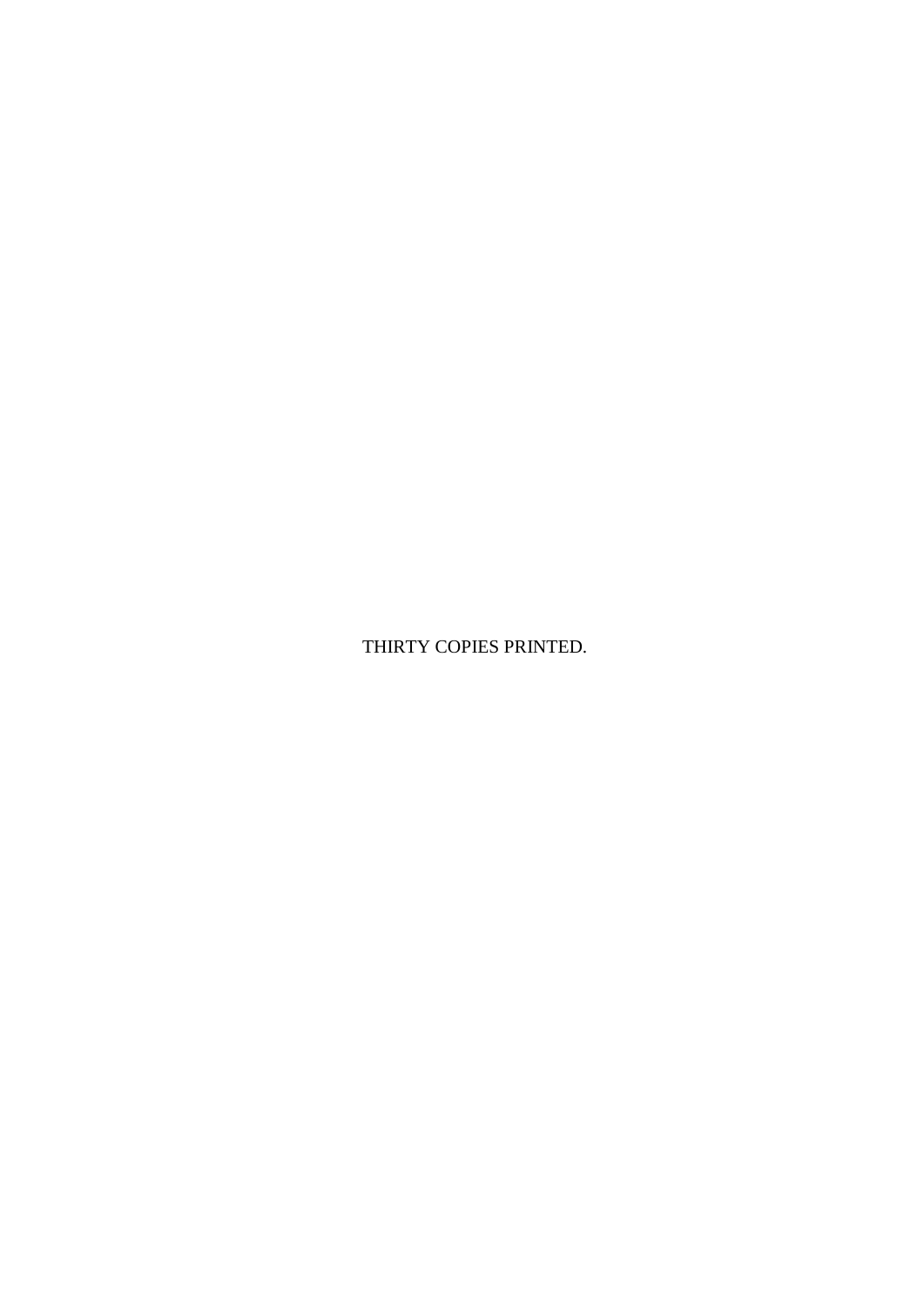#### INTRODUCTORY NOTICE.

As all documents or papers which may tend to elucidate the History of the Rebellion, 1745, are deeply interesting, it has been deemed advisable to print, for private circulation, a few copies of a series of letters which chiefly passed between Sir John Gordon of Invergordon, Bart. the Earl of Cromertie, his son Lord Macleod, and the Lord President Forbes, at the commencement of that disastrous event.

What may have become of the originals, has not yet been ascertained; but copies have been inserted in a MS. of two volumes, at present in the Library of the Faculty of Advocates, bearing title, "Collections relative to the Affairs of Scotland: written by George Chalmers, Writer to the Signet, Edinburgh." There seems no reason to doubt the authenticity of the Correspondence, more especially as it forms part of a series of papers, principally relative to Sir John Gordon and his predecessors, which are very carefully transcribed, and appear to have been collected together, for the purpose of supporting his well-founded claims for preferment as a staunch adherent of the Hanoverian family. Nor was he unsuccessful, for he obtained an appointment as Secretary for the Principality of Scotland, with a. salary of £400 per annum. A copy of the grant occurs in the MS.

Sir John was the grandson of Sir Adam Gordon of Dalpholly, which designation, however, was subsequently laid aside, and the title of Invergordon, derived from a small parcel of land in Cromarty, assumed in its stead. The Invergordon family was descended from the Gordons of Embo—a branch of the Gordons of Wardhouse—who again were descended from Adam, Dean of Caithness, third son of the first Earl of Huntly.

Perhaps the most interesting portion of this little tome is the letters which passed between the Earl of Cromertie and Sir John Gordon, as they shew that the result, which might be anticipated from his Lordship's accession to the Rebellion, was pointed out to him from the beginning-that every warning was given him—every exertion used to prevent him—but without effect.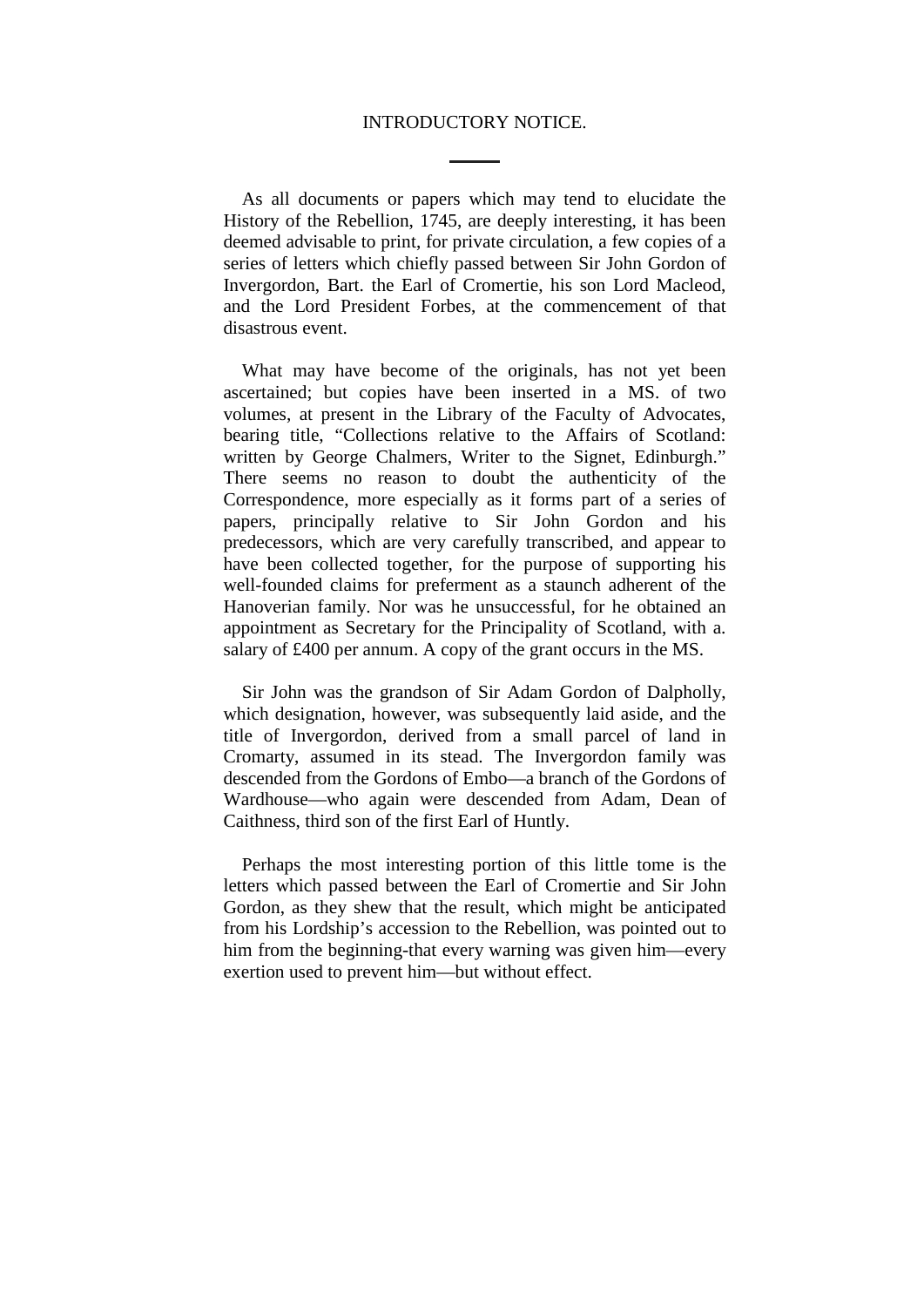# CORRESPONDENCE

OF

# SIR JOHN GORDON, BART.

### I.—EXTRACTS OF LETTERS, WRITTEN (WITH EXCEPTION OF THE FIRST) FROM THE NORTH. SEPTEMBER, 1745.

No. l.—I believe I told. you in my last that Glengary was come up to our army, but that his son, and, as he says, the rogues and thieves of his clan, (which. is the whole of it in general estimation,) had join'd the Pretender's, son.

I hear the numbers greatly magnified, but I. own I believe nothing of it; and as the. same people who were so zealous lately to ridicule all apprehensions are now. the people who amplify most in order to encourage. and discourage, and in this they act quite consistently.

An express from hence to Lochiel, desiring.him.to meet the Duke of Argyll at Inverary, to get his charter, (which, as he is now employed, he will not get,) has been this day examined before the magistrates upon oath, as he left the rebels' camp Sunday last: he swears he counted 32 large ships, which had landed a number of men in white fac'd with blue, (the French livery;) and yet 'tis not probable, because there are accounts of one of the war sloops having convey'd provisions to Fort William, which is further off.

They speak of thousands landed, (and this so idly, as if General Keith had brought over Swedes, and God knows what, to the tune of 8000,) but I am firmly persuaded they cannot exceed 2000 in number; and General Cope will be, I reckon, this night at Dalnacardich with near 2000 regular troops, besides what he may draw from Loudoun's new regiment. Some of these, indeed, have, as I am inform'd, deserted in numbers, but 'tis well to be free of spies; and if all I believe be true, those who recommended some of the officers will acquire no honour. They either must acknowledge they mistook their men, or that the interest of the persons recommended did not entitle them to the commands they got, in a regiment said to be intended to be given to the persons of most interest in the Highlands.

The manifesto publish'd is curious, because pitiful: 'twas sent last night to London, and there are no copies to be had of it, or I wou'd send you one. The proof of the intended invasion in the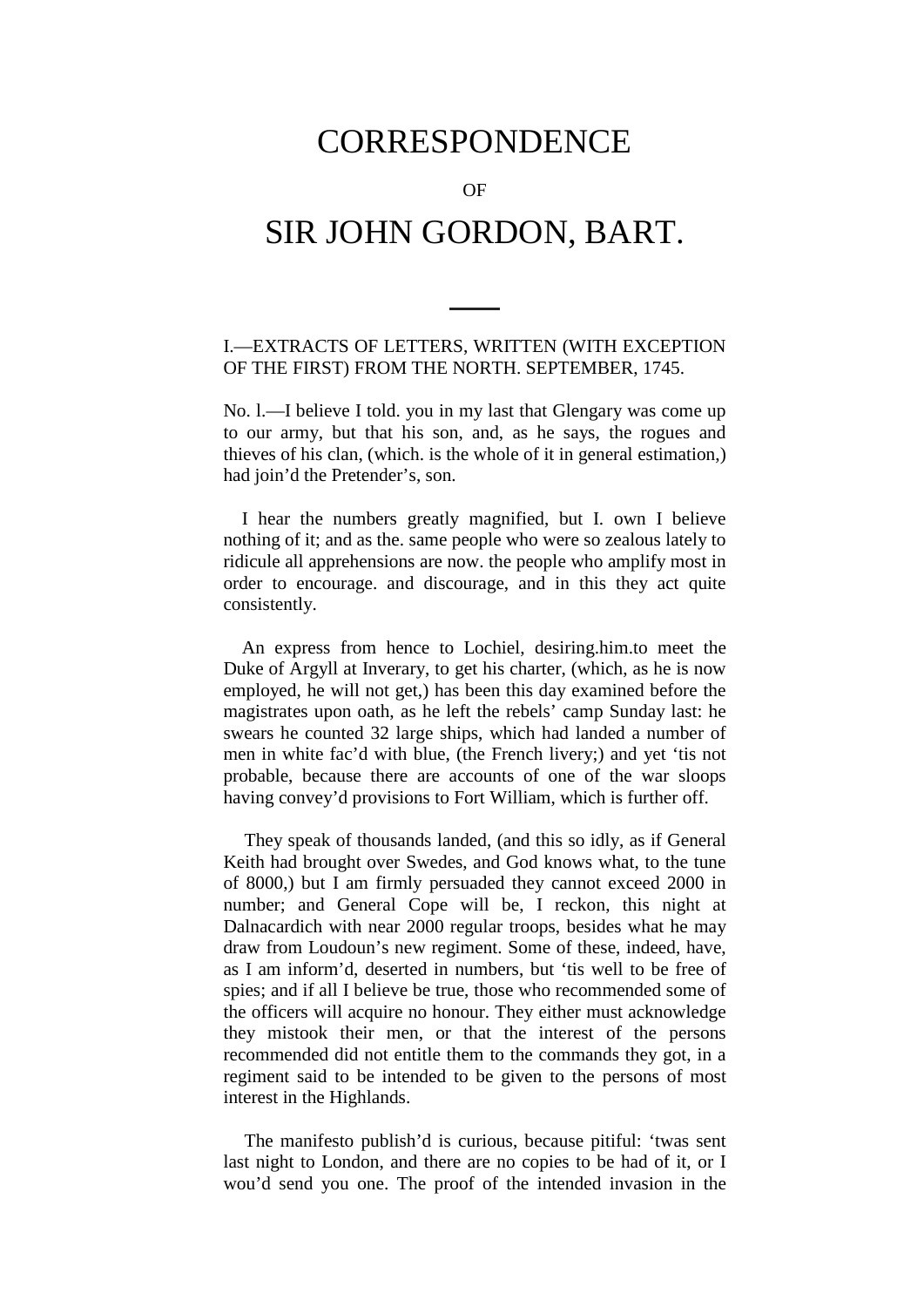$174\frac{3}{4}$ , is contain'd in it. It begins with a manifesto of the Pretender 4 in Dec. 1743: it gives a commission of regency to his eldest son, and then follows his manifesto as regent, dated in May last. The dissolution of the union, and repeal of the malt tax, are promised, as is a free Parliament, without influence on electors or elected: a boon is thrown out to the soldiers: all persons in employment are promised to be continued, provided they now join: and to such as are Protestants, their liberty and religion are promis'd; and, upon the whole, no more limited pardon or indemnity cou'd be couch'd in words apparently general and extensive.

'Tis said, but I do not believe it, that the commons will, upon this occasion, differ from their chiefs.

Various people are reported to have join'd, and, amongst others Broughton, Glenbucket, and Wardhouse; but I will not give you all the town clatters, or lies of the day, which are numerous enough.

The Provost examines, his lady speaks out Whiggism, and J. Gordon says that the Restoration happen'd when Archy's grandfather was Provost.

John Mackenzie was the length of Blair in his way north, and upon informations there from Glengary, whom he met, and others, he turn'd back and breakfasted with me yesterday, but says that in eight days he'll go north the low road, as he apprehends the other cannot be very safe.

These are part of the clatters, from which you may form your opinion; you have 'em as I have 'em, in gross: 'tis needless to tell what are, and are not believed.

There appears a good deal of anxiety: I'm of opinion a few days must bring a strong eclaircissement.

Scott behav'd well, and was shot under the arm, and fell before his men (who were surpris'd from a bush, and fir'd thrice) surrender'd. He is now at Lochiel, as is said.

2.—One letter from Inverness says, dated Tuesday last, H: I: "Our post is not yet come on, but we expect great news by him. It's commonly said, and I believe we may look on it for truth, that Prince Charles, his army, is now 8 thousand strong, and daily encreasing. If I can glean any other news, I'll bring 'em over with me to you on Saturday next."

Will. Baill writes me on Monday last:

"I have accounts yesterday, that the rebels had a camp at Blair, another at Perth, one at Crieff, and that there was a gathering in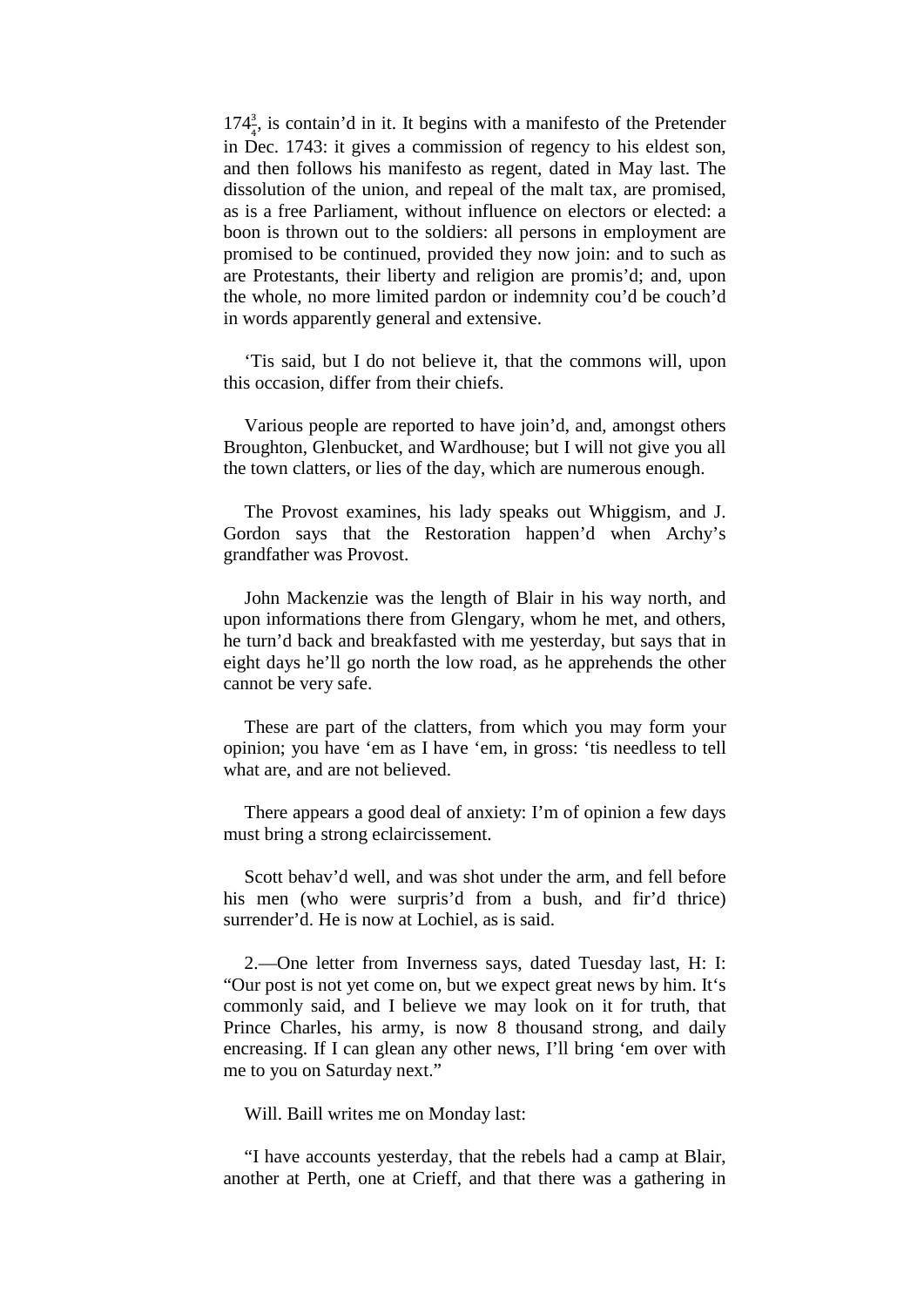Argyllshire; but I hope General Cope will disperse them all. It's reported Lord George Murray, and many more, have join'd them."

Fairbairn, who came home on Wednesday last, I think, reports, that he din'd with Lord Perth at Crieff, .who had one thousand men with him, and by 'whose pass he got safe' home the Highland road. That the Marquis of Tillibardin was getting two men out of every plough in Athole. That their army in Perth had been join'd by Lord Ogilvie, with 400 foot and 400 horse,—that it consisted of upwards of 5000 men, of whom 1000 was horse, such as they were,—and the last Inverness post, who met General Cope, reported he was to embark himself and troops at Aberdeen, for Leith.

All this I had yesterday from Meddat, as being what .had been wrote to the Earl by Fairbairn.

I hear from others, that the Highlanders are very ill arm'd, many of them without arms at all, and that their cash is beginning to fail.

."Parson Gilchrist of Thurso, now at Dunrobin .for refuge, accuses several of the Caithness people of intentions to rise, and in Sutherland, they seem to wish this believed, that they may stay at home. They are making a great parade of mustering, &c. from .the *Catechizing Rolls*, and speaking of getting my Lord a regiment, to be still kept in pay in the form of a militia, with a power to him of nominating the officers. They say they must have arms, and ammunition, and pay, before they march; and I doubt they will make no fine figure when they do march, unless it be the Mackays, who, by-the-by, will not fight except upon a visible advantage, if they act as they did in the 1715.

Not a man of his clan will rise with Seafort for .the government, as they are said to have told him. Culcairn has depopulated Ferindonald, and carried off the men from Newmore and Culrain's estates, to make up his party that is marched with Cope, and who are all, you know, Lowland men, not what the President insists for, true Highland men, but it was by his advice that Culcairn has acted; however, he has not thought fit to raise any of his own Ferintosh men, where I dare say he cou'd. make a good company.

These informations I give you, as I have 'em, and what I do not take upon me to vouch for, except in a few particulars, that you can easily distinguish as my own, and therefore I do not desire to be given for an author, or mentioned at all in this matter, unless it be to one single person, upon whose word and honour I can depend, and whom I need not name to you, as you can be at no loss to guess him.

Culcairn wanted to raise the men on my estate, and to have the name of it, but Gorry wou'd not consent in my absence; and as I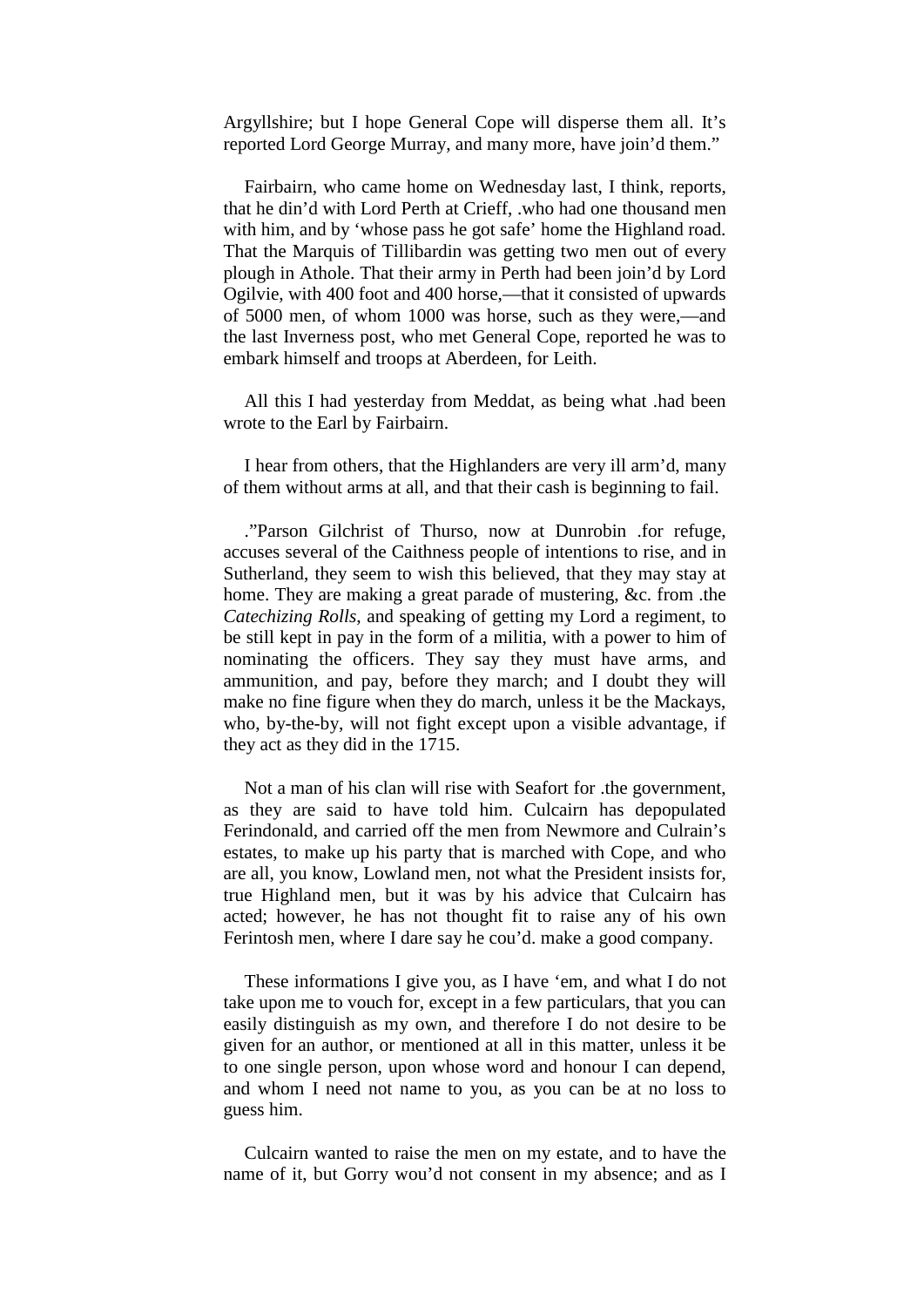found things when I came home, I did not see any room for ruining the tenants by carrying them off from their harvest, as both armies were gone from this part of the country, and it quite quiet. However, if there is occasion for it, I think I could provide 200 good men, notwithstanding they are not rank Highlanders, which our General's General, the Judge, requires in all men but Culcairn's. When this affair is over, he says he will give the King a remonstrance upon the new regiment and the Highlands, and he seems to be in quite a high way as of old at G[lasgo]w.

The Duke of Gordon's clan wou'd not rise with him for the government; and as he cou'd not bring a body together wou'd answer for the character and power of the family, I advised him to stay at home, being so much in this respect a clansman, as not to wish him to act, but in the sight and figure that a Duke of Gordon ought to appear in, when active.

Our Campbells and our Murrays, about whose great Highland power there is such a pother made at London, may, I think, be now silent for a while. Those who owe most to the government have done least, and the best way for the government to break clanship is to support individuals, and to make schisms in the clans. The purchase of the chieftains is now proven to be no purchase of the clan.

Not a man .from the Duke of Athole,—not a man from Breadalbane; and his Grace of A---e's retreat, without raising his country, a stumbling-block to many, as Cope's conduct is a discouragement.

3.—Since I sent off my letter yesterday, I am informed from the Ferry, that several fine horses of Sir Robert Gordon's have crossed, going into Caithness for safety, and that he himself had taken a boat from his house over the Firth to Caithness, there having come down a party which carried off the horses and men from Fochabers, and were going down to Gordonstown. If this prove true, I reckon this will prove the quietest part of Scotland, till at last the Highlanders break and return home.

The search of Minister Maule's house, has, I find by yours, been made an idle noise about: I wrote you, I think, from Brechin, the fact which the advocate undervalued so much, that he wou'd not write upon it. The morning I left Edinburgh, I told him I thought he should let his friends know the truth of the case.

To a very strict punctilio of honour, is it owing that Lord Charles Gordon's company is not compleat; he wou'd follow no recruiting arts; he wou'd take none but what were in a manner volunteers, and quite willing to list; and even upon this footing, had the disturbances been ten days longer a breaking out, he wou'd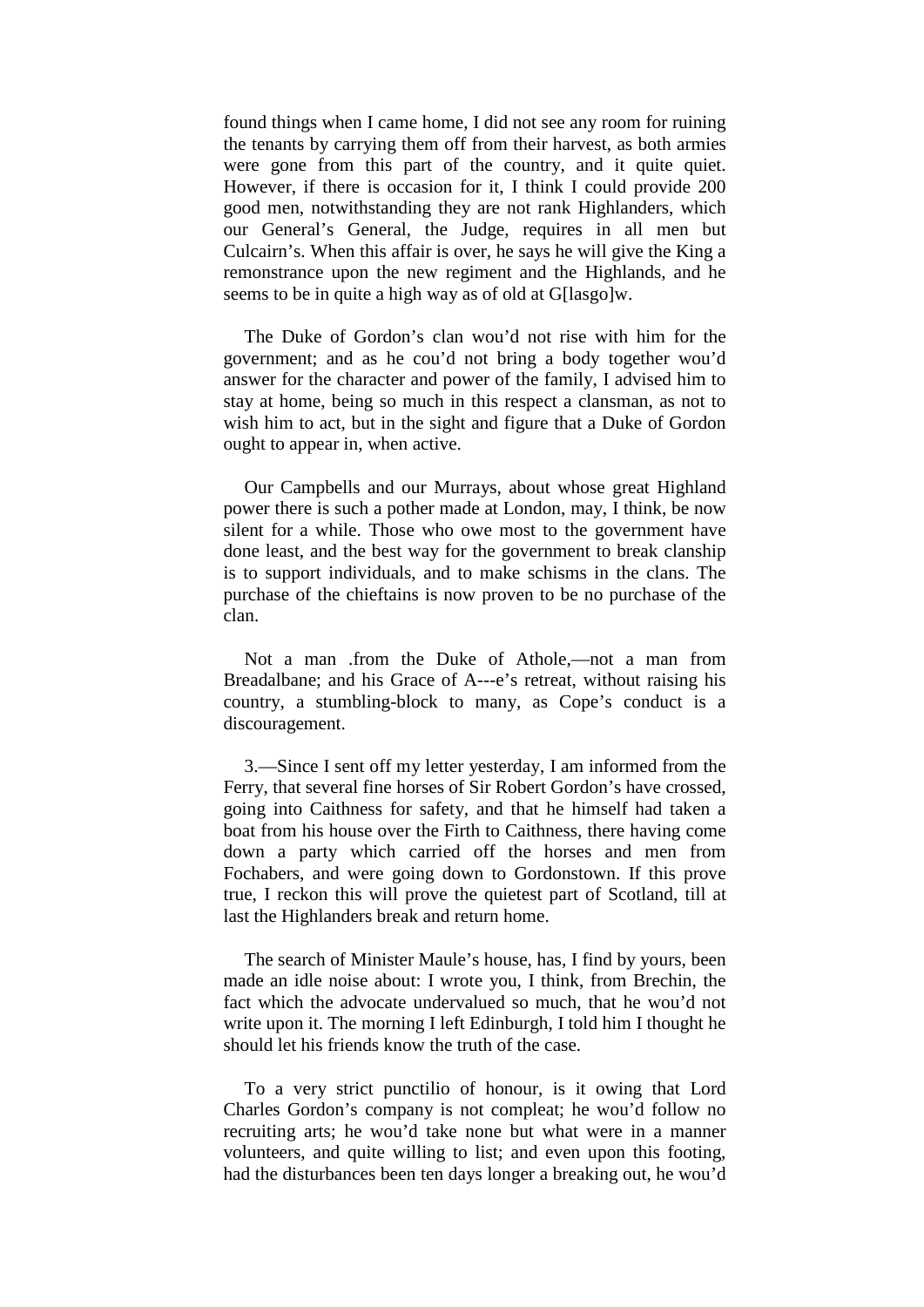have been compleat, tho' his ensign, Navar, cannot raise him any men. The desertions in this regiment are prodigious, and a poor appearance did those of 'em I saw make; but they say the companies of Mackay, Macleod, and Forse, which are lately gone up, are good men, but all these are quite raw and undisciplin'd. Some of the officers are not what they ought to be; Glengary, at least, one may name; and the country says he got his commission that a certain peer might receive the pay, till he was paid of a debt due him.

I am sure none cou'd have authority for saying that the President thought the shire of Inverness too hot for him when your last was wrote, tho' the wishes, and I won't call 'em private wishes, of many, both in that shire and town, are notour enough; but, tho' we know these things ourselves, it is not for the interest of our country that the English shou'd, more than is necessary for the common good, as they are apt enough to conclude the country Jacobite.

I learnt more in the little time I was with the President, than I had done in weeks otherwise, and he is, I think, at as much pains to encourage the well-affected, as the others are to spread stories to disencourage.

What letters or information of this kind I send, will, I hope, he destroy'd after reading.

I am told Davockmaluack's chief is not to be for him, but is to be govern'd by the opinion of a certain Duke upon the person who will be agreeable to the ministry, and, if so, the officer candidate will not. I believe, be the man. I shall make but one further observation upon the little assistance given the General, when at Inverness, by the country, viz. that it will furnish a strong argument for standing armies, as long as there is no certain regulated militia.

The two companies, taken by the Highlanders, were, 'tis true, raw men, but not without arms, for they fir'd several times, or more properly, threw away their powder and shot; for they neither killed nor wounded, as I am told, one man, which is very extraordinary.

If your Strand acquaintance is still incredulous as to the invasion intended two years ago, I can name him a person, in Aberdeenshire, who received a captain's commission then, and pay since that time.

The letter of the sergeant, who defended the barracks at Ruthven, was very good, and directed to the President, beginning, "Noble General,—They summoned me to surrender, but I told him I was too old a soldier to part with so strong a place without bloody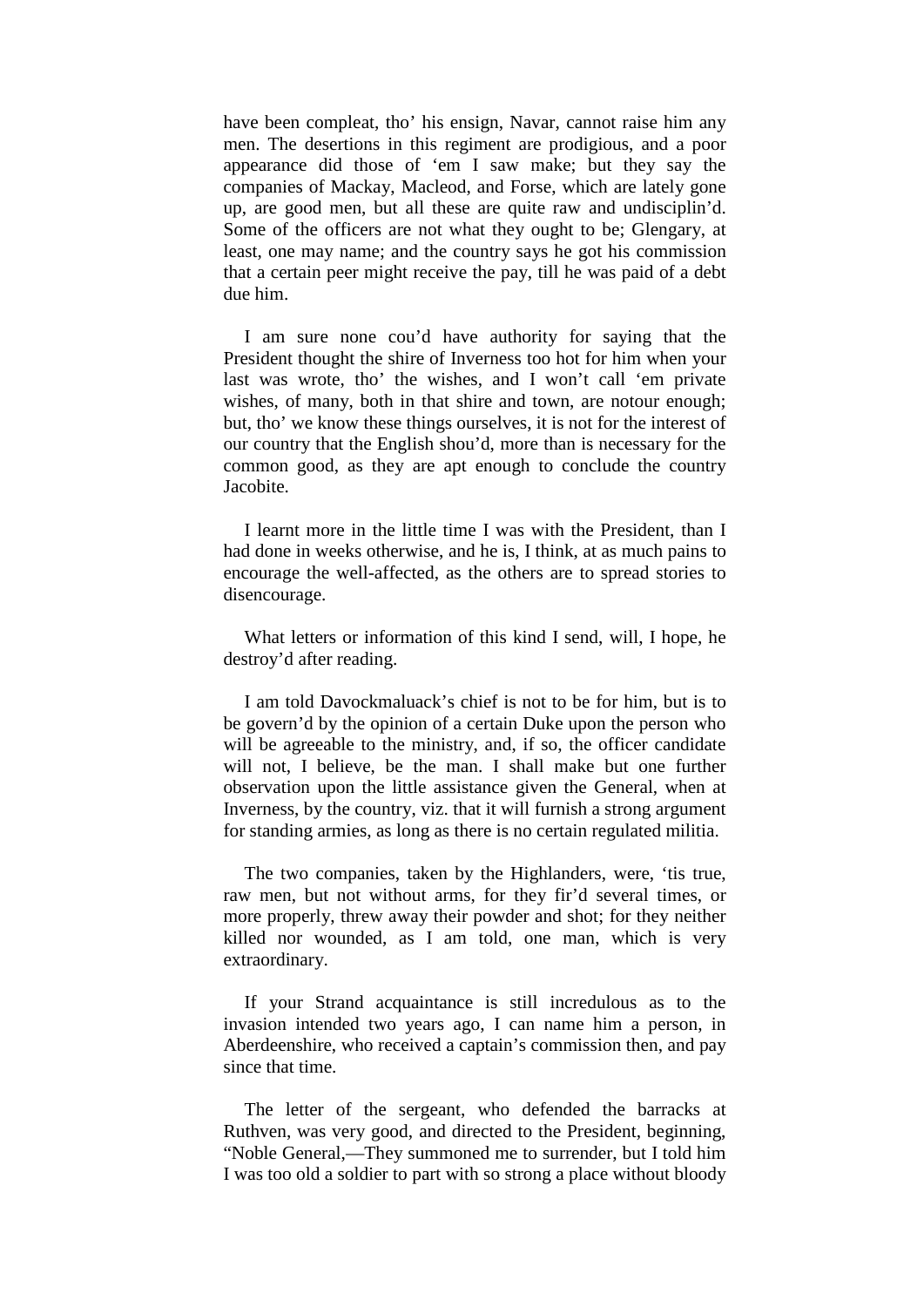noses. They offer'd me honourable terms, of marching out bag and baggage, which I refused. They threaten'd to hang me and my party; I said I would take my chance. They set fire to the sally-port, which I extinguished; and, failing therein, went off, asking leave to bring their dead man, which I granted." The fellow ki1l'd was the most notorious rascal in all the Highlands. Others of 'em died afterwards of their wounds; and the sergeant lost only one man of his small command, occasioned, as he says, by his disobeying orders in looking over the wall. 'Twil1 be a pity if every one of the fellows are not rewarded by preferment or bounty.

'Tis now again said, that Cluny Macpherson was taken by a number that wou'd not have been able to have carried off a cow from him, tho' they took himself.

My Whiggish principles you well know; but I have met with so much of the contrary since I left Edinburgh, that I am quite upon the pinnacle of Whiggism, in many places, from mere contradiction to madness and folly.

The undirected letter, under this cover, you will easily guess, is for my L[ord] M[ilton], and it will possibly procure for you the honour of a visit soon.

Sir Alexander, of Coull, receiv'd a letter from the young Pretender, inviting him to his standard.

4.—*Copy of some Letters of the* 22*d and* 23*d September,* 1745*, about the Progress of the H ighlanders.*

*Copy Letter my Cousen to his Father from Cromarty,* 23*d September.*

The enclosed is a copy of a letter Gilbert Barclay got by express from Findhorn. It fills some people here with great joy, others with astonishment. I hope there is a possibility of its being false, tho' I fear the truth of it, as it's confirm'd by one Mackay, a drover, who left Edinburgh last week, and says, the Highlanders were in possession of the town when he came away. This man was spoke to by a townsman here, who saw him this forenoon at this side Invergordon Ferry. You might send to James M'Gu1loch's, to know if Mackay spoke of it there. Please send S. J. G. a reading of the enclosed. I'll be with you, God Willing, to-marrow after breakfast.—I am, &c.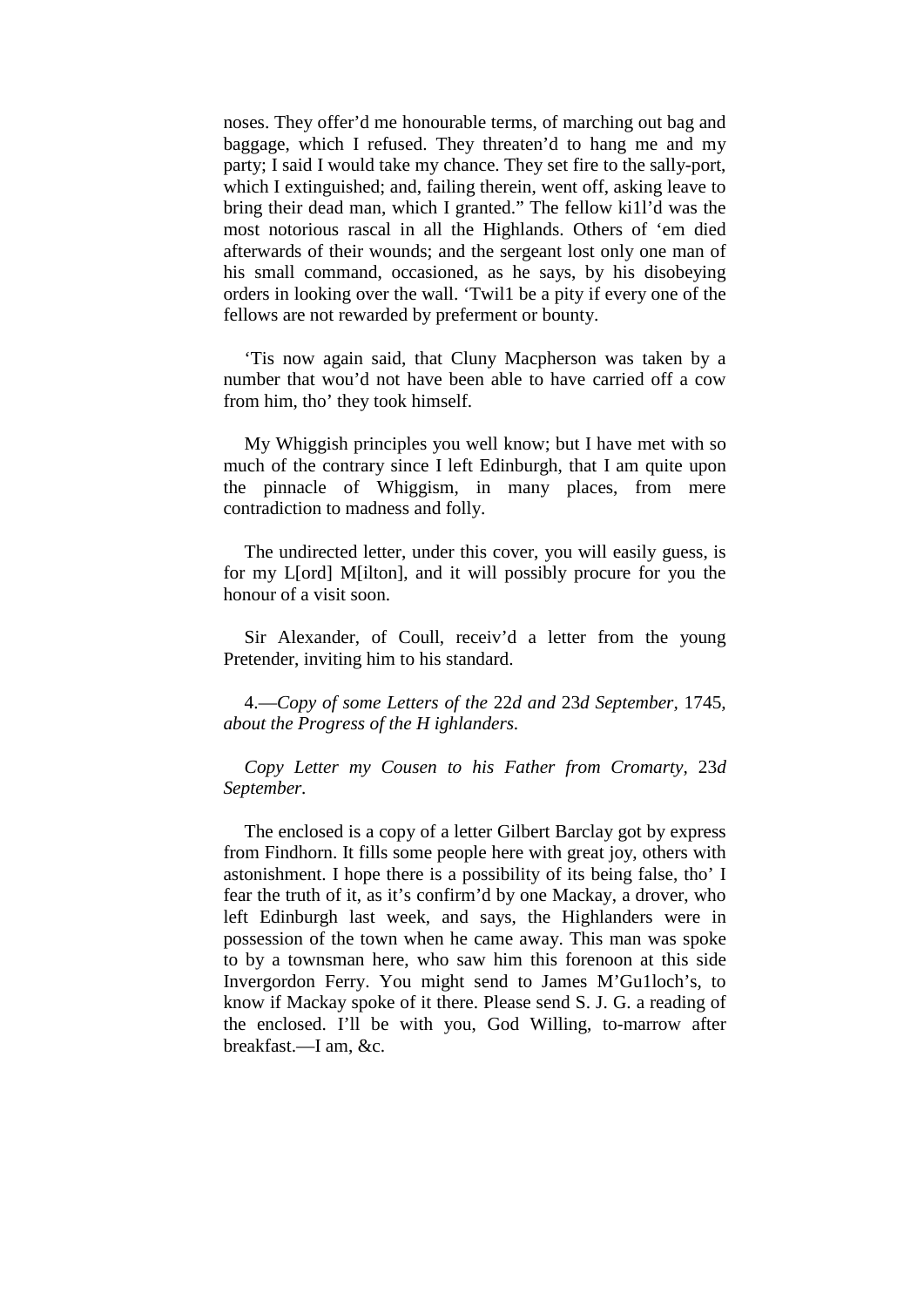## *Copy of the Letter enclos'd, which was from a Merchant at Findhorn, to his Correspondent in Cromertie, and is dated* 22*d September,* l745.

Sir,—1 was sorry I had not the pleasure of seeing you when here last night. I had an express from Edinburgh, of 17th current. advising that the Highlanders had, the day before, taken the city without so much as one shot fir'd on either side. The city guard deliver'd their arms into the castle, and the militia theirs to the Highlanders, being about 1600 stand. The whole surrender'd by order (the express says) of the Provost, who desir'd the castle to surrender, which they refus'd. They have about 1500 men in the parliament house, and 16 fine cannon, &c. that was brought out of the castle, for the defence of the town. They proclaim'd their King. The Prince arriv'd at Holyroodhouse 17th, with about 300 horse,— Perth on his right, and Elcho on his left. Sir John Cope was arriv'd at Dunbar, and join'd by some troops of dragoons. Lord Mark Ker arriv'd this day se'en night, but whether he got into the castle, of which he is governor, I cannot tell. The Commissioners of the Customs, I suppose, will not act. This is from good authority. I sent the original, last night, to Lord President, on receipt, and acquainted several gentlemen also of the same.—I am, &c.

#### JOHN TRIGG.

5.—Enclosed, you'll receive a copy of my letter to the President, on Saturday last, with his return. My own notions of the fact are, that he has been desir'd to give in a list of the persons he should think, from his knowledge of the country, proper to be employ'd; but no certainty that his list will be gone into.

We are told, that the General has recommended Culcairn, and those whom Culcairn made officers over his party, to have three out of the six companies that are to be first rais'd, but that the P[residen]t thinks that too much, but that Culcairn (who sold out two years ago as unfitt service) should have one, with the nomination of his officers; and, if he does, one may say he's lucky. 'Twas easy to foresee something of this kind was in view, from the encouragement given to some to rise, and discouragement to others, which made 'em single; and the friends of the Grants say that their offer was refused, because they did not come up to Inverness, which they could not do, without exposing their country, while the enemy was about it. These things I do not vouch, but 'tis what I have heard strongly averr'd.

We here are now assur'd, that Cluny M'Pherson has thrown up his commission, and is levying men for the other side from among his father-in-law's people, whose conduct continues very dark; and the communings between him and the P[residen]t continue as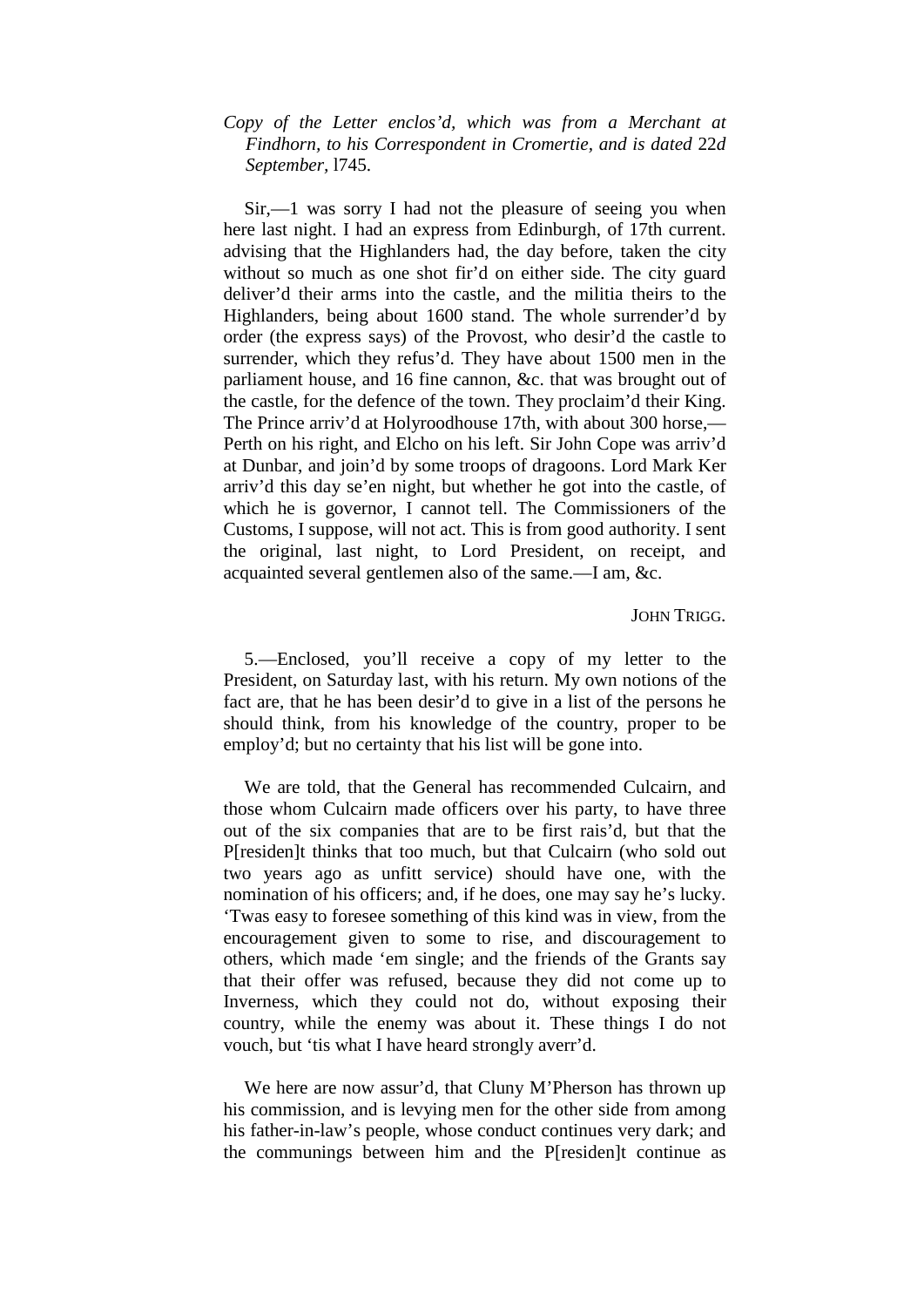frequent, sometimes twice a-day, but by the same channel of deputation.

A man, who came from Edinburgh, Tuesday last, crossed this Ferry yesterday, and tells strange things, which he avers with great confidence. He is one of the Sutherland drovers.

He declares, he saw the entry and proclamation of the Highlanders at the Cross of Edinburgh; that they were six thousand strong, and well arm'd, most of which encamp'd on the Links of Leith; that they proposed advancing into England forthwith; that they had been join'd by a large body, since they cross'd the Forth, under the late Marquis of Tullibardine; that Glenbucket was at Perth, with above one thousand; that they had parties, of each 200 men, at Dundee and Montrose; that Stonywood, with numbers from Aberdeenshire, were gone to join them after proclaiming the Pretender in Aberdeen; and he names several persons, whom I do not chuse to name without better authority. He accounts oddly for the method by which they got entrance into Edinburgh; and he averrs he saw every thing he reports. He adds, that Gardiner's dragoons and the King's troops retreated before them; and that expresses had been dispatcht to the General to land at Dunbar.

To me all this appears incredible, or our former intelligence has been extreamly deficient and deceitful; however, this much is certain, all industry and pains is us'd, by a number of emissaries, to instill a pauick into the nation; and, to this end, great handle is made of the G[enera]l's conduct and grand tour, which, they say, has flung a panick likewise into the troops; but which I cannot believe.

It were indeed to be wish'd, that they had not proceeded so far as they certainly have, without, at least, some bloody noses; for my part, I am filled with astonishment at it. One wou'd think there was some infatuation, or perhaps worse.

Now is seen the consequences of the march to Inverness, and the leaving of the country open to the south: The fatality of the orders, or of the construction of the orders, turns out what all byestanders foresaw and dreaded at the first; and, if these reports hold true, I wish this country may preserve its quiet, for there is no arms or powers, so far as it is known, to raise the well-affected; and there are numbers, who are not so, that will be abundantly well-dispos'd, if they imagine things going well for their party; and to help to keep people of this sort quiet, the truth of facts, publish'd by authority, would be very proper.

The Munros are all come home safe, and their arms deposited in Foulis, being 230 stand. We are assur'd here, that the General disarm'd the people in Aberdeen of the arms they had brought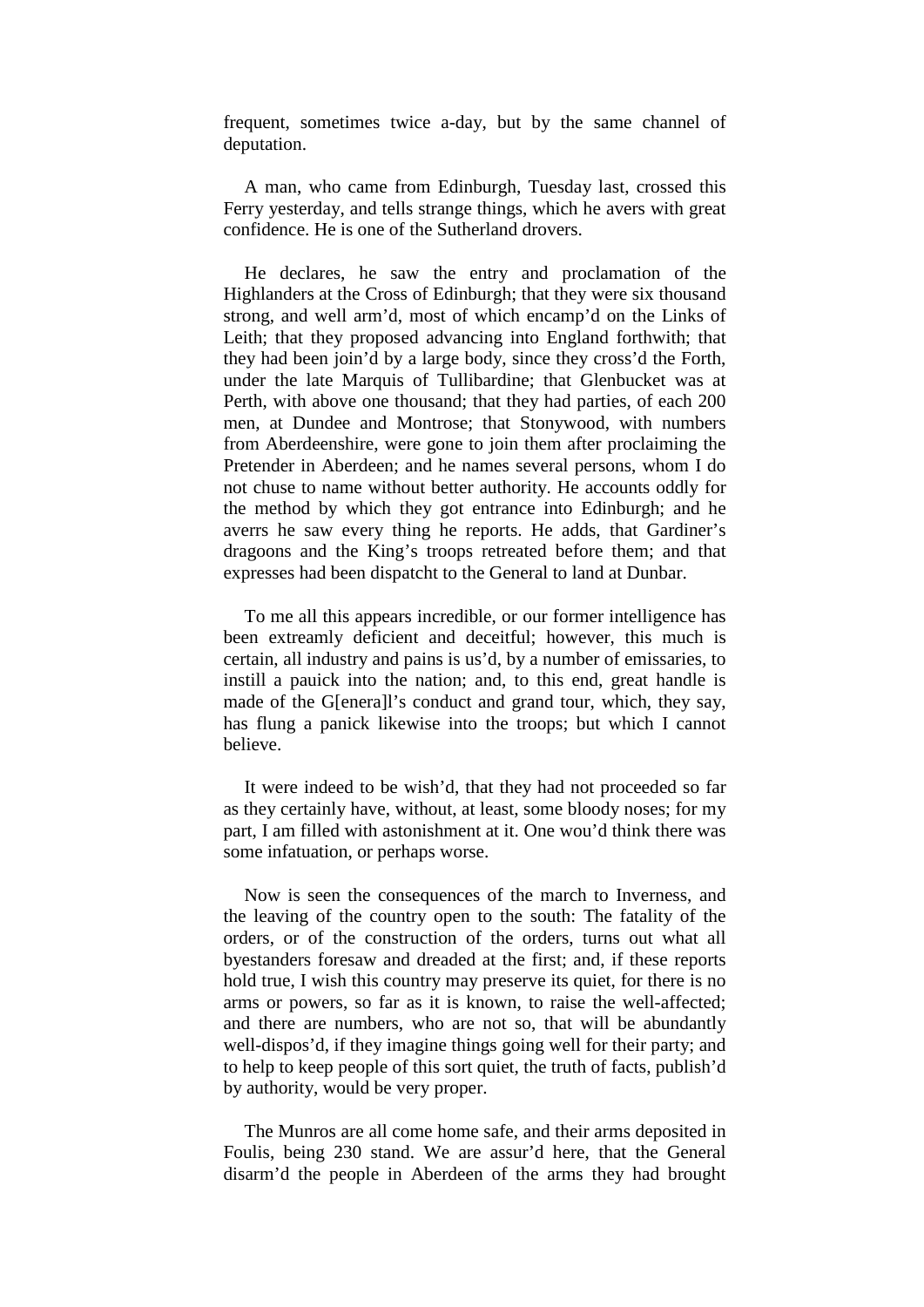'emselves, least they should fall into the enemy's hands, and tempt them to go to Aberdeen, which has not, I'm told, pleas'd the people there. Mr Maule's town is as unlucky as his house.

As I was closing my packet, I had two letters sent me to read, copies of which I send you; and I'm just now told, that the news has affected the parliament in a melancholy way; but I hope 'tis not true.

No person of either authority or power in this country at this juncture, is an unlucky circumstance, as is also the Want of arms.

II.—LETTER GEORGE MUNRO, OF CULCAIRN, TO MR GORRY, AND HIS ANSWER THERETO, 31ST AUGUST, 1746.

#### Newtown, 31st August, 1745.

Sir,—My nephew, Captain Harry Munro, younger of Foulis, came here this forenoon, at Sir John Cope's earnest desire, to raise as many as he can of his name and friends in this country, to join his Majesty's forces at Inverness; and as he and I send interim letters to all our friends in the parishes of Killtearn, Allness, and Rosskeen, so I would not omitt you among them, but intreat that you'll please advertise all Sir John's tenants and people in Invergordon, Rosskeen, and there abouts, to come .early Monday's morning next, at daylight, to the Bridge of Culcairn, in their best cloaths, and with their best arms, that we may appoint such of them, with the other people in these three parishes, as can be best spared for a week or two from hence, to go with my nephew, me, and other gentlemen, to Inverness.—And I am, &c.

#### *John Gorry's Answer to the above.*

Honoured Sir,—I have yours of this date, calling for the men of this Barony; a thing in itself most necessary, that every country should, as much as they are possibly able, defend themselves. I shall acquaint all the people once this night of your directions; how far they'll comply, as their master, Sir John Gordon, is not at home, I cannot tell, but he is daily expected. It is a busy time of the year with them, as to their harvest; neither have they arms or money, so that they will certainly expect both of these necessarys from those who lead them out.—Being, &c.

To Captain George Munro, of Cullcairn.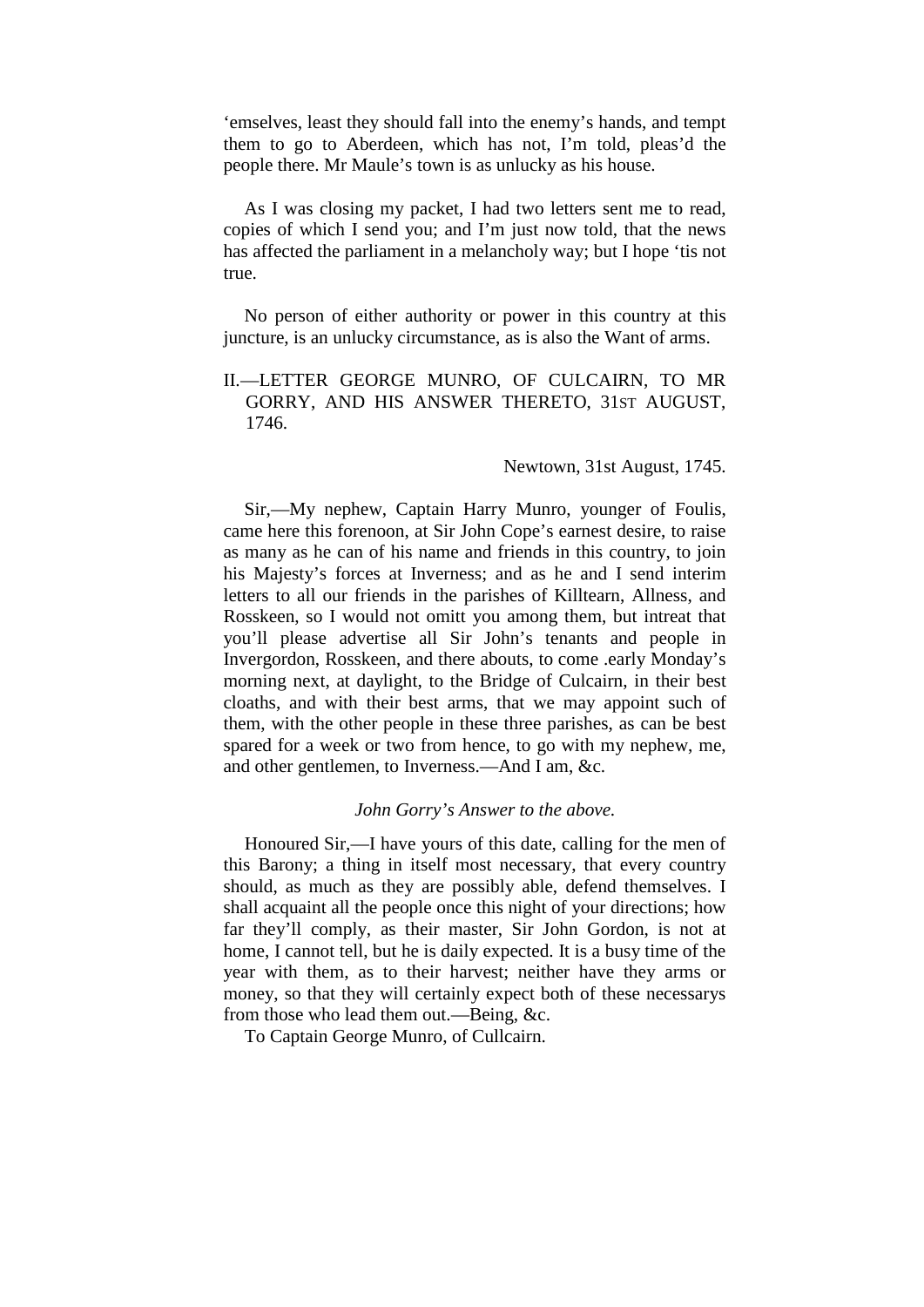### III.—LETTER SIR JOHN GORDON TO THE LORD PRESIDENT, SEPTEMBER 21, 1745.

My Lord,—In obedience to your Lordship's commands, I was at Tarbat house on Wednesday morning, and missing of Lord Cromerty, who was gone up the country for some days, I acquainted my sister and Lord M'Leod, with what you was pleas'd to give me in commission, Monday last, to say to the Earl; and which his son inform'd him of, by letter, last night. Lord M'Leod is very sensible of his obligation to your Lordship for your favourable intentions towards him. The accounts brought us by last post, of the intention to raise forthwith, ten independent companies, has produc'd an application to me from my uncle Arddoch and his son, which leads me to suggest him to your Lordship as one whom, I flatter myself, you would not think improper to be employ'd in this new corps, provided the persons who are to receive commissions in it are not already determin'd upon. Your Lordship knows the steady attachment to this government of those he is come of, on both sides; he himself is a brisk young fellow, and, I'm confident, quite zealous for the cause of liberty, and would, in a very little time, raise, I believe, the best part of a company from among the Highlanders, upon their own in Sutherland, and of whose deserting him, I should [think] there would be little apprehension. For these reasons, as much as on account of my relation to him, have I ventur'd to mention this matter of my cousin's to your Lordship, which I hope you'll pardon, and impute, as you may, the variety of trouble given you this season, to your Lordship's known zeal for the publick service, and acknowledg'd judgement in discerning how it's best to be promoted. We continue here to be pester'd with a number of lies, dispersed in order to keep up the spirits of the party; and with the view to ballance the good news last post brought us, we are, I conclude, now told that there is a large landing in the mouth of Clyde, and that the express, which brought the news thereof to Inverness on Tuesday, likewise brought intelligence of there being to be a rising of severals of consequence in the shire of Dumbarton, Argyll, and Clydesdale, in favour of the Highlanders, whenever they had cross'd the Forth; none of all which can I believe, or think possible to be true, but look upon in the same light as the stories of Glenbucket's great success, which it is needless to trouble your Lordship with. In this country, no symptoms of the contagion have yet broke out; I flatter myself none will, but that the whole body must be by this time dispersing.

In Sutherland I hear, the Caithness post says, there are parties in the hills of thieves, and a guard every night at Dunrobin, but no enemy had appear'd that I can learn. Next week I propose being in that country; and if there, or any where else, I can obey any commands of your Lordship, I shall be fond of every opportunity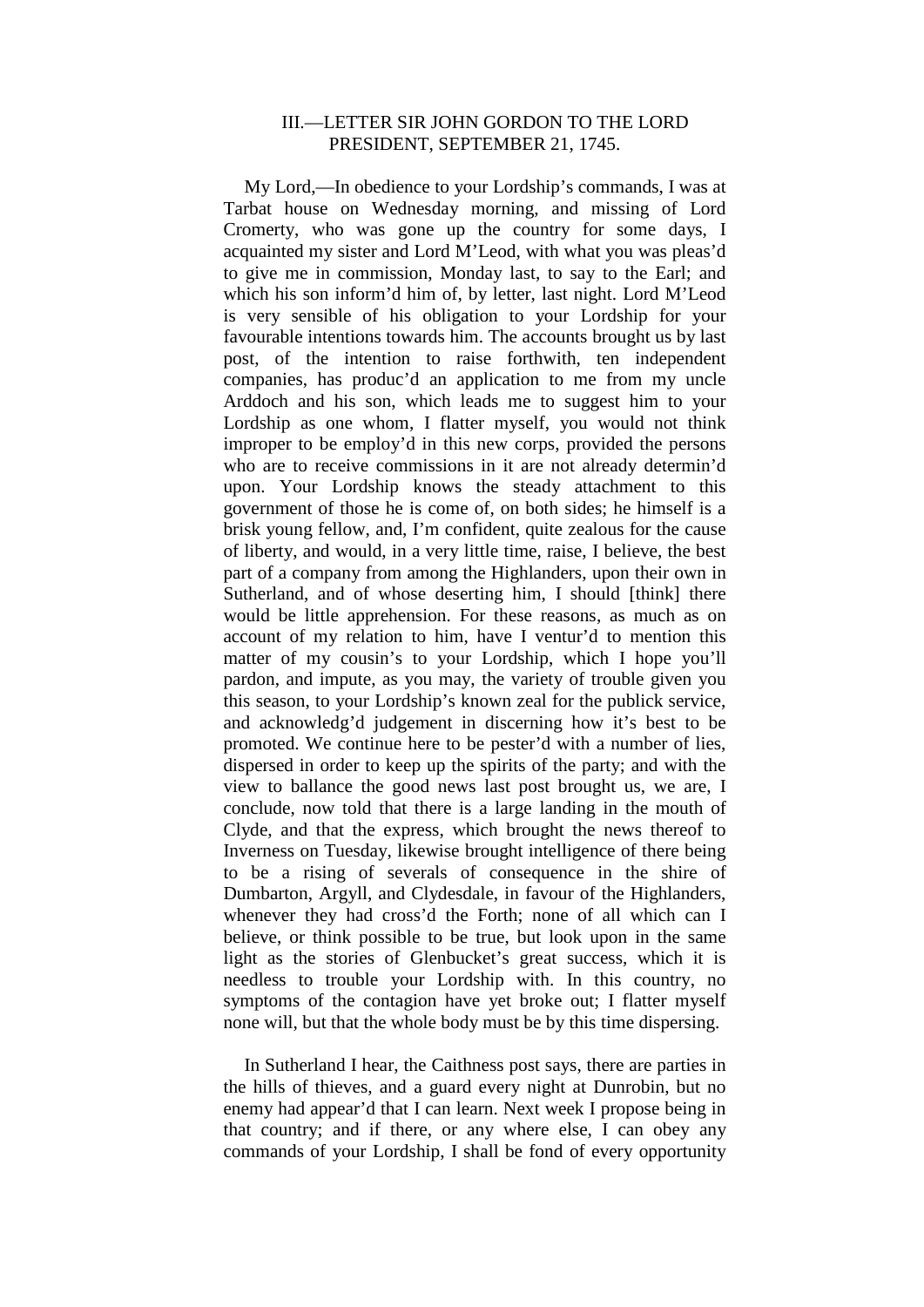of approving myself your Lordship's most obedient humble servant. Newhall, 21st September, 1745.

## IV.-LETTER LORD PRESIDENT, FROM CULLODEN, OF 21ST, RECEIVED BY SIR JOHN, AT NEWHALL, 23D SEPTEMBER, 1745.

Sir,—I have just received your letter of this day's date, and am obliged to you for communicating to the Earl of Cromerty what I mention'd to you. He shall soon hear from me. This morning I saw your cousin, young Ardoch, who to me appears to be a promising young man. I told him, what is true, that the plan, so far as I can go at present, is full; that it's possible I may be directed from above to do some more; and that, when such shall be the case, he shall be in my thoughts, if, consistent with the rules that may be prescrib'd to me, I can do him service. The news you have heard are every tittle false; there has been no invasion, nor can there be for some time, as indeed the government, tho' they are taking proper precautions to quiet the minds of the people, have no apprehensions of any. The Highlanders pass'd the Forth last Friday was 7 night, six miles above Stirling; but I have heard nothing certain of them since. Their numbers are variously spoken of; their abettors making them amount to many thousands; but a gentleman who din'd with me to-day, who left Edinburgh last Saturday, and his own house, in the confines of Perthshire, last Tuesday, assures me, that at the Bridge of Down, the morning before they passed the Fourth, they did not exceed 3000; that scarcity of money, and consequently desertion, prevail'd, and that it was believed their numbers would quickly abate, as no man who can loose a fortune, except Gask, had then join'd them. Sir John Cope, with the troops, was turning up the Firth Tuesday morning. Advise is arrived, of the actual election of the King of the Romans, the 2d instant, old stile, at Frankfort, which, published in the Gazette, mends the stocks. I hope our unhappy confusion will soon end.—I am, sir, &c.

## V.—LETTER LORD M'LEOD, FROM NEW TARBET, TO NEWHALL, SEPTEMBER 23, 1745.

Dear Sir,—According to your desire, I have returned the President's letter, by the bearer of yours, and shall take care to send the transactions before Wednesday. I will be glad how soon my Lord hears from the President, as we will then know upon what footing the independent companies are to be disposed off.—I am, dear sir, &c.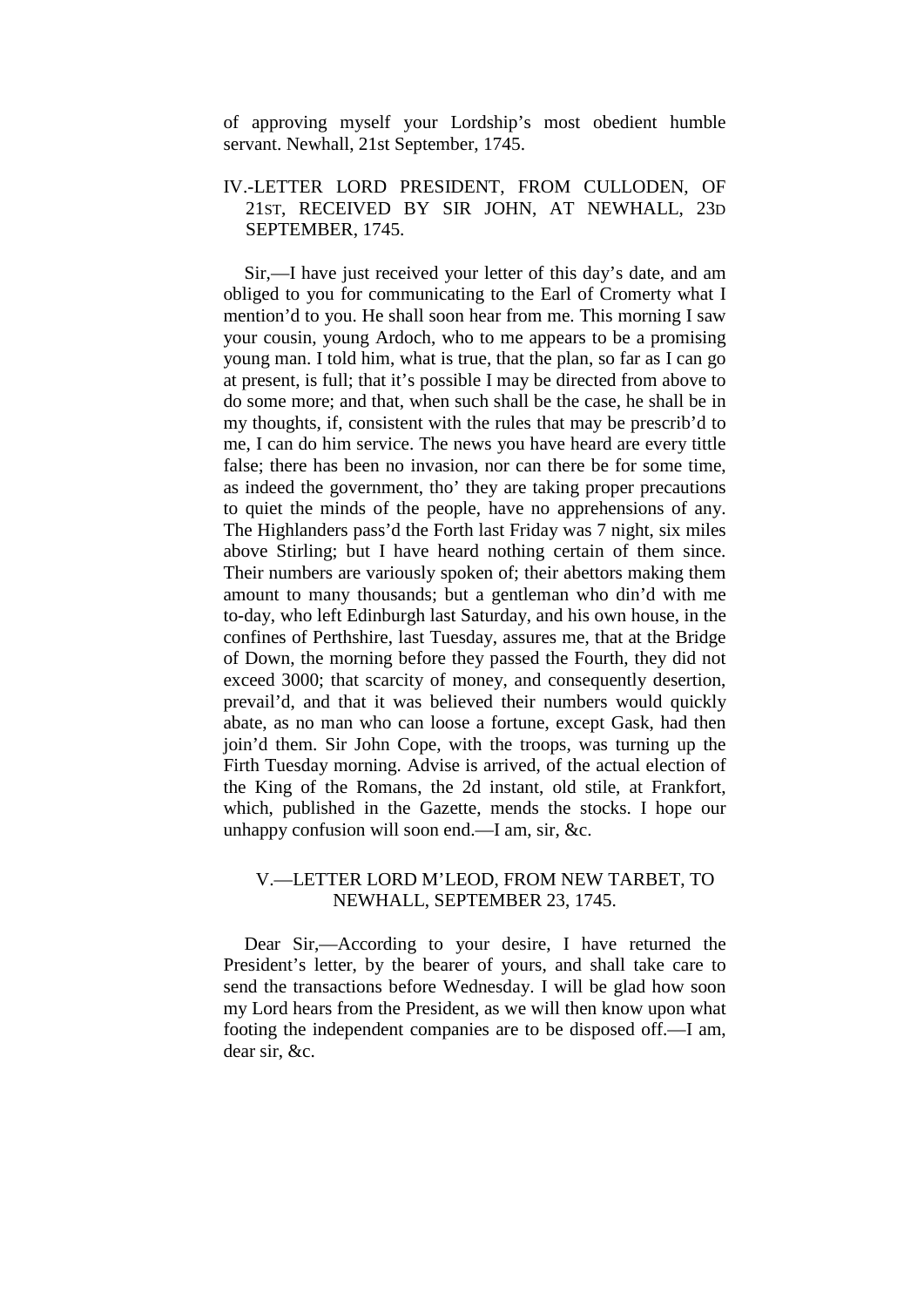### VI.—LETTER SIR JOHN GORDON, TO THE LORD PRESIDENT, DATED SEPTEMBER 24, 1745.

My Lord,—Since I had the honour of your Lordship of the 21st, we have all in this neighbourhood been fill'd with astonishment at the account given of the progress of the Highlanders in the south, by a Sutherland drover, who left Edinburgh on the 17th, and cross'd Invergordon Ferry yesterday. He declared he saw all that pass'd in Edinburgh on the 16th and 17th, and that he came north with Stonywood, who, with a party of 50 men, proclaim'd the Pretender in Aberdeen, after which he was join'd by numbers, with whom he marched southward. I could give no credit to his strong averrmonts, because I never imagin'd that the militia of Edinburgh would have been rais'd and arm'd, and cannon brought out of the castle, for the defence of the town, and yet meanly surrender'd without the least attempt of defence, unless treason prevail'd with its governors, who made a shew of preparing for defence, because they wanted the arms to supply the Highlanders withal; and I was the more confirmed in my disbelief, because I thought it impossible that the gentleman who din'd with your Lordship on Saturday, and left Edinburgh on Saturday the 14th, could be ignorant where the Highlanders then were, if they enter'd the town, as the drover said, on the 16th. But this morning has stagger'd me a good deal, having had the copy of a letter from Trigg, of Findhorn, sent me, wherein the above reports are confirm'd by an express come from Edinburgh on the 17th to him, and he mentions the having sent your Lordship, on Saturday night, the original letter as it came to him, from good authority. A just anxiety in the friends of the government to know the truth of matters as far as is known in this country, has made me give your Lordship this trouble, which I beg pardon for. If our present reports hold true, I am very apprehensive we shall in a very few days see numbers up in arms, that have hitherto kept quiet, waiting for some favourable juncture, such as success in the south, or landings. There are three clans in your Lordship's neighbourhood, and mine, who have not conceal'd their inclinations, I speak of the bulk of them, however the preservation of their fortunes may have influenced their actions hitherto. I wish now they may not think the ball is at their foot, and that they would not risk much, though they follow'd their inclinations, and if they shou'd, 'tis extreamly unlucky that the friends of the government have neither arms nor powder. If your Lordship thinks matters are in a situation that requires or calls for their meeting together, I shall be most ready to contribute all the little assistance in my power, and as I am steaddy in my principles, I am one of those who would exert myself where in my power, fully more where things lookt cloudy than where 'twas otherwise, as I do not want to give appearances only, to claim merit from actions that principle and inclination prompt me to; neither could my little mite entitle to much. I beg pardon for troubling your Lordship so much.—And am, my Lord, &c.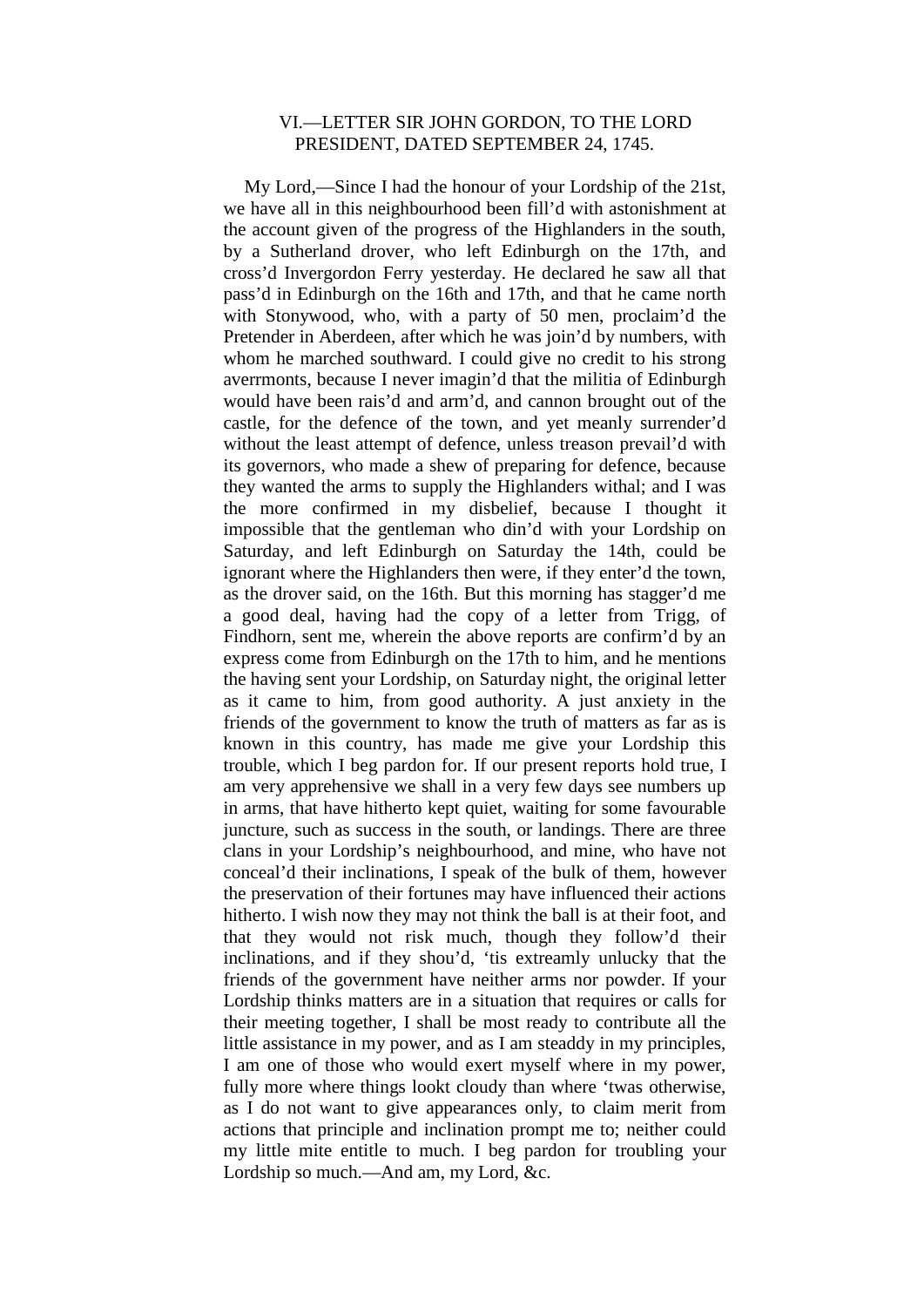## VII.--LETTER LORD PRESIDENT, FROM CULLODEN, TO NEWHALL, 24TH SEPTEMBER, 1745.

Sir,—In answer to yours of this day's date, all I know is, that the Highlanders got into Edinburgh last Tuesday morning; that the night before, the arms deliver'd to the militia were deliver'd back to the castle; that the Highlanders got only such arms as were in the town's magazine; that the gentlemen volunteers retir'd, to the number of 300, alongst with the 2d regiment of dragoons, and joined Sir John Cope, who on the same Tuesday landed at Dunbar; that the Highlanders left Edinburgh, Friday morning, and marched eastward, as they said, to meet Sir John Cope, who was advancing towards them; and that their numbers, of any sort, that could be called Highlanders, did not amount to 4000. Whether they really intend to meet Sir John, or whether they mean to file off to the right, and try to regain the marches to England, which, by their trip to Edinburgh, they have lost, is uncertain; only, if what we hear from Aberdeen is true, that, by their transports return'd from Dunbar, they learn, that last Thursday the transports, with the Dutch troops, were off the coast of Dunbar, the latter conjecture is the more probable. I doubt not you will hear strange rumours of iusurrections that are, or are soon to be, in this neighbourhood; of these I know nothing, and hope that no such thing will happen. When we have got the expected arms, and where there shall be occasion, those who are willing to support the government shall be acquainted.—I am, in haste, Sir, your most obedient, &c.

## VIII.-LETTER. MR. JOHN GORRY, FROM BELL-BLAIR, OF THE 27TH, RECEIVED BY SIR JOHN, AT ARDMORE, THE 28TH SEPTEMBER, 1745.

Honourable Sir,—John Clark came here this forenoon, and deliver'd me the inclosed papers. He went to Kinghorn, he says, but wou'd not venture further; he came from thence last Monday. He gives no distinct account of any thing at all. I bid him go forward to you, but he told me he was not able. . He was search'd often by the way, and had it not been that he got Cluny's pass, he could not go through at all. Sandy Holm is not yet return'd from Inverness.—I am, Honourable Sir, &c. &c.

### 1.—*Letter from Sir John to Mr John Blair, Writer in Edinburgh.*

Sir,—In case the bearer has not got the papers that went from me by the post of the 29th August from Edinburgh, I beg I may receive by him a new extract of the act and commission for leading the proof under the submission between my brother Charles and me, and, alongst with it, directions how I am to act in case Charles does not come north, or whether any proof I might lead in his absence wou'd be considered as an *ex-parte* proof; but if he has got the papers, which he'll tell you, then I'll want no new extract, but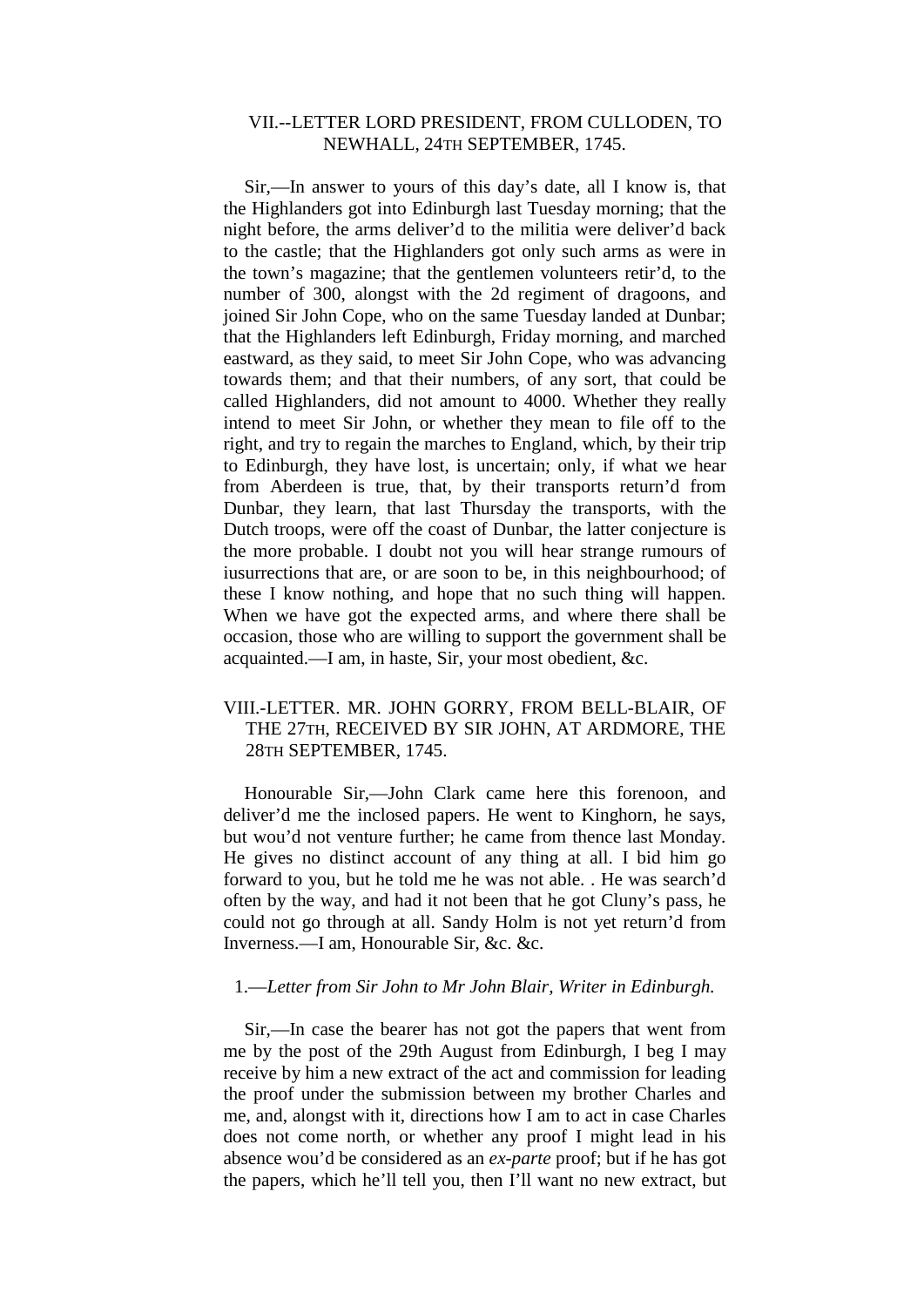only instructions as to my behaviour, in the event of Charles' absence. I shall wait with impatience for the return of the bearer, John Clark, because I will be ready for going to proof before he can return; and as I am uncertain whether my agent is in town or not, I give you this trouble, which I hope you'll excuse from, Sir, your very humble servant, &c.

#### 2.—*Memorandum by Sir John, to John Clark*.

By the post that went from Inverness, of the 31st August, there went a draught of Mr Macleod, of Cadbolls, in favour of my factor, John Gorry, upon Mr David Forbes in Edinburgh, for £150 sterling, payable in three days after sight, and endors'd by Gorry to Mr Leonard Urquhart, to whom he wrote under cover to Mr Walter Foggo.

And a letter to Lady Gordon under my frank, from Mrs Beton, about meer domestick affairs.

There went also, three hornings, at the instance of the said John Gorry, against Lucy Gray, John Aird, and Murdoch M'Lay.

By the post that came from Edinburgh, on 29th August, there was a £50 bill coming to me, from Messrs Tho. and Ad. Fairholme; but I do not know on whom 'twas to be drawn at Inverness.

My agent, Mr Lawrence Craigie, was to send me, by the same post, a memorial, with queries and answers, upon my private business, from my Lord Advocate, and Mr Ferguson of Pitfour.

And likewise an act and commission for leading a proof in the north, under a submission depending between my brother Charles and me, and which proof was to be reported by the 1st of October.

There probably wou'd be, by the same post, several other letters for me, on my private business, and one from my wife from London, of date 24th of August.

N.B.—All these which are known, and possibly other papers, which I have not yet heard of, would be in the Invergordon bags.

Invcrgordon, 16th Sept. 1745. 3.—JOHN CLARK,—The above is an account of some papers belonging to me, that went by the posts from and to Inverness, of the 29th and 31st August, who were stopt, as I am inform'd, at Blair, and their bags taken from 'em.

These papers related to my private business alone, and what, therefore, I flatter myself, will be still forwarded to me, however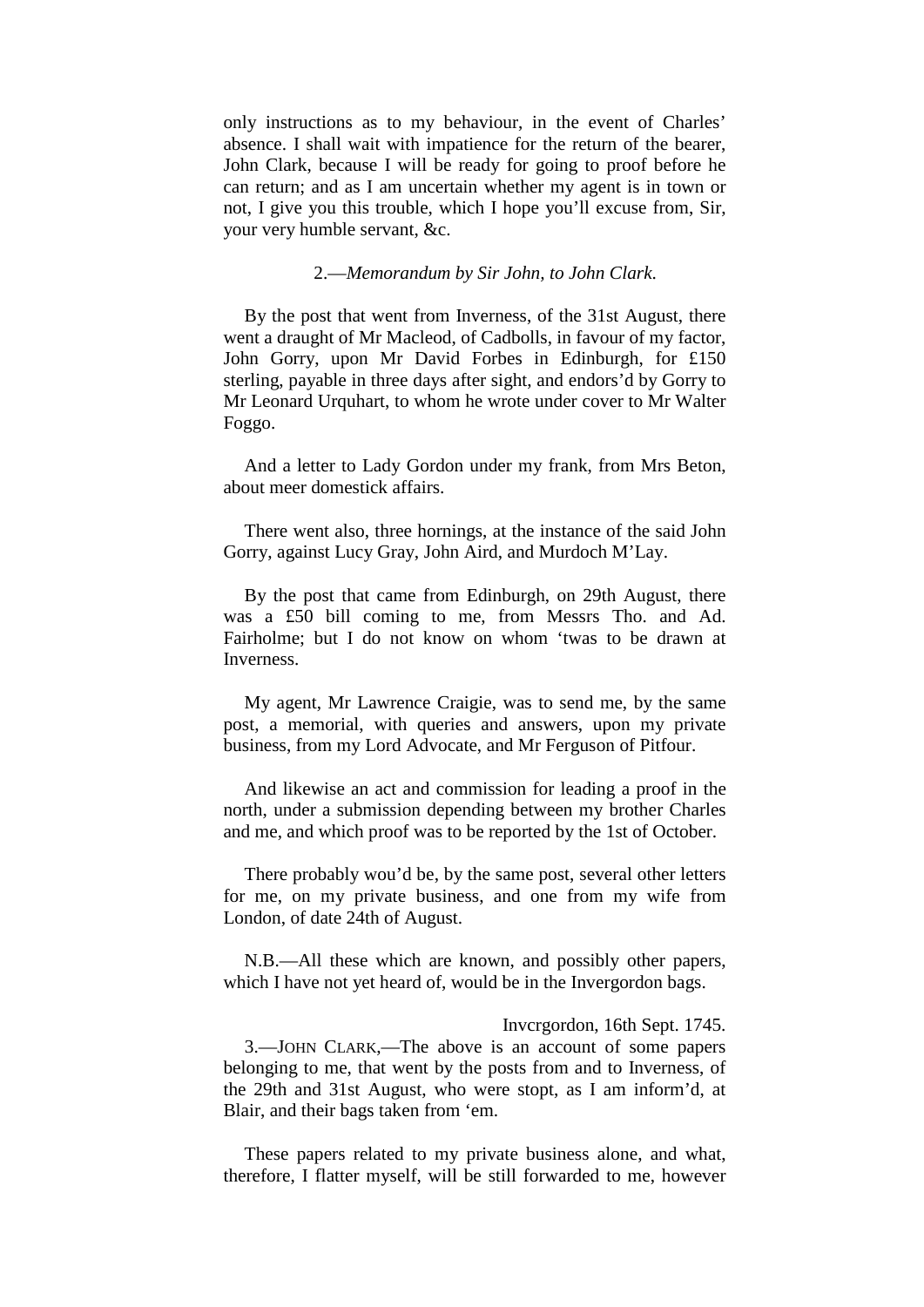gentlemen may differ in their way of thinking; and with regard to any, either fond or other nonsense, that might be perhaps wrote by a wife who likes and is lik'd by her husband, no gentleman sure, or man of gallantry, will make any use of it, but what every one wou'd, in his own case, approve of.

I, for these reasons, make no doubt but that the above-mention'd papers will be restor'd me, if not destroy'd or forwarded before now; and I flatter myself, you will be allowed to go on to Edinburgh, and to return safely to me with the papers or instructions I want from thence on my private business, which was what brought me north just now, as is well known.

I daresay, Mr Murray, brother to my late good friend Sir Alexander Murray, and my namesake Glenhuckitt, will be assistant to you in enabling you either to bring back my papers, or to give me certain information what is become of them; and possibly there may be several gentlemen who are known to the part my father acted, after the 1715, and may therefore think the forwarding of his private papers and letters a favour due (however he differs in sentiments from 'em) to his son, JOHN GORDON.

### 4.*—Pass by Evan M'Pherson, Younger of Cluny, to John Clark.*

The bearer having nothing concerning the publick about him, or any thing at all of moment, as has been found on tryall, except an open letter and a memorandum relating to a gentleman's private business, pray permitt him to pass to Edinburgh or Glasgow without molestation, he always behaving as becometh. Given under my hand at Milehouse, the 18th of Sept. 1745 years.

E. M'PHERSON.

## IX.—LETTER SIR JOHN GORDON, TO LORD PRESIDENT, DATED OCTOBER 4, 1745.

My Lord,—We here are so much in the dark about the truth of matters, that I will not give you the trouble of reading any of the reports industriously spread up and down this country, because you are certainly well apprized of all of 'em that have any foundation. But my chief inducement of troubling your Lordship at present, is to beg to know whether you expect any sloop of war to be in this country soon, as I thought you seem'd to think there would, when I last had the honour of waiting on you, and whether, if such sloop comes, I might depend upon her carrying some few things south for me, since I doubt no merchant-ships will offer in haste.

I propose being, on Monday's night at furthest, in Inverness, upon my journey to London, and if your Lordship shall have any commands for me before I leave the country, I shall be glad to receive 'em, as I shall any you may think proper to give me when I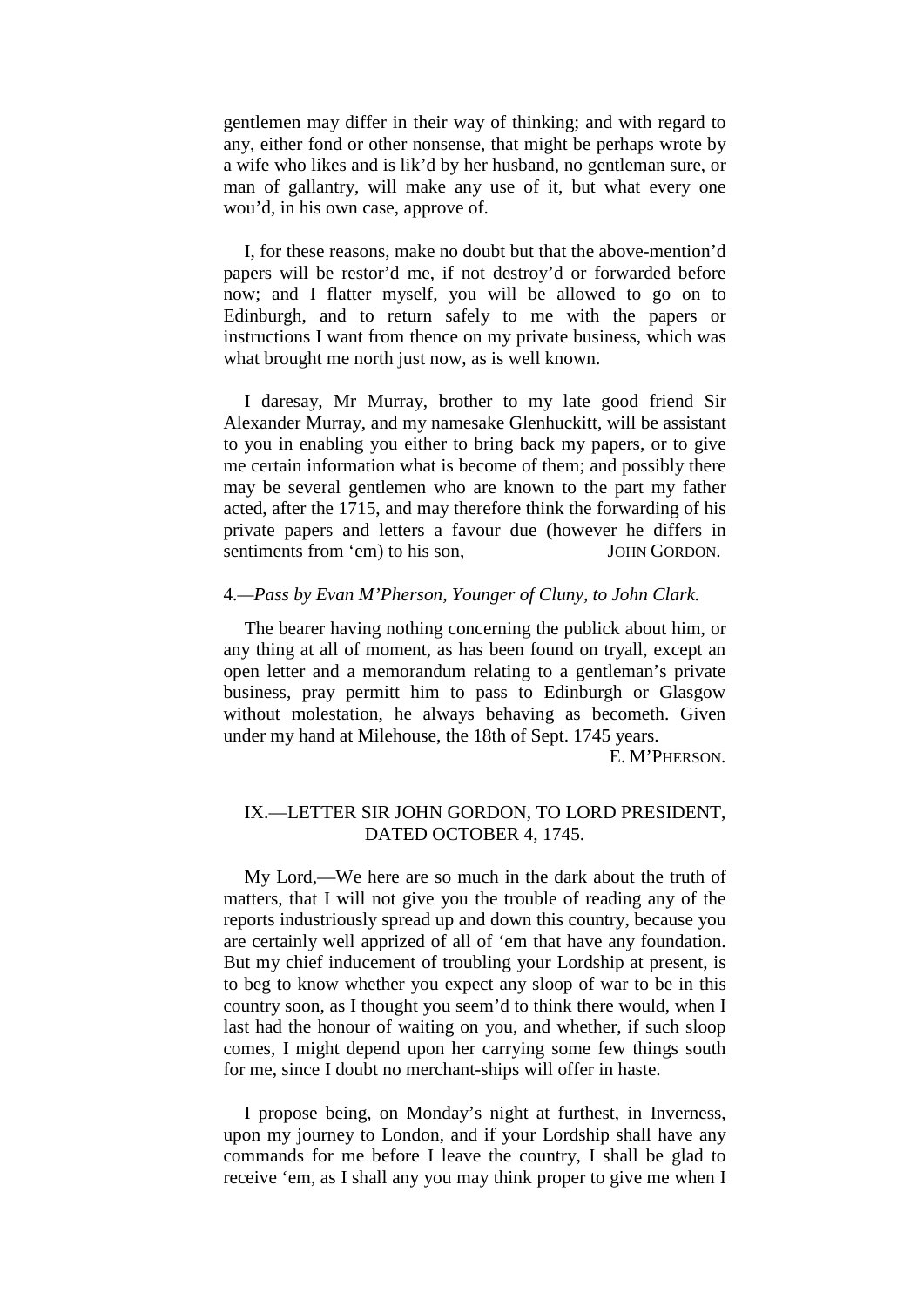begin my journey. I wait upon your Lordship for that purpose at Culloden. By some of the English newspapers, we are told the parliament is to meet to do business on the 17th. I hardly think I can be in London by that time, but hope to be there very soon thereafter, if the Highlanders do not stop me in Edinburgh, or upon my road to it.—I am, with much respect, my Lord, your Lordship's, &c.

## X.—LETTER LORD PRESIDENT, FROM CULLODEN T0 NEWHALL, OCTOBER 4, 1745.

Sir,—I have yours of this day's date. The sloop that I expected is not yet come, neither can I certainly say when it will, as the interruption of all correspondence leaves me in doubt, whether such letters at I have wrote for three or four weeks past have found their way. I still, however, look for one; and if the things you propose to transmitt are not bulky, I doubt not she will carry them; but you will have one thing in your eye, that until the Highlanders leave Edinburgh, and its neighbourhood, that sloop cannot touch at Leith.

The parliament is certainly to meet for dispatch of business, the 17th, but how you can with safety get at it, I cannot pretend to say, having some doubt whether the gentlemen now in possession of the Passes will suffer a member of parliament to go about his business, as they would any other gentleman. A skipper from Newcastle, who left it last Sunday, and arrived, Tuesday, at Aberdeen, relates, that the common newspaper there bears the landing of the 10 British battallions, as well as of the Dutch; that the marines were landed from all the ships of war on the coast; that a considerable body of troops was actually marching northwards; that 1600 Dutch were landed at Berwick; and that in virtue of a peace, actually concluded, the King of Prussia is to furnish the marittime powers 70,000 men: the truth of this last article I wou'd not swear to, tho', considering the genius of that Prince, it is not impossible.—I am, Sir, your most obedient, &c.

## XI.—LETTER LORD MACLEOD, FROM TARBAT HOUSE, OF THE 7TH, RECEIVED BY SIR. JOHN, AT INVERNESS, THE 8TH OCTOBER, 1745.

Dear Sir,—As I talked to you yesterday of speaking to the President, about my accepting of his commission on the terms offer'd, I write this to desire that you wou'd not mention any thing about it to him, for several very weighty reasons, which I will soon let you know; and also to beg that you would not speak to Lord Arniston of what I mention'd to you until you hear' further from me. All here join with me in compliments to Lady Gordon and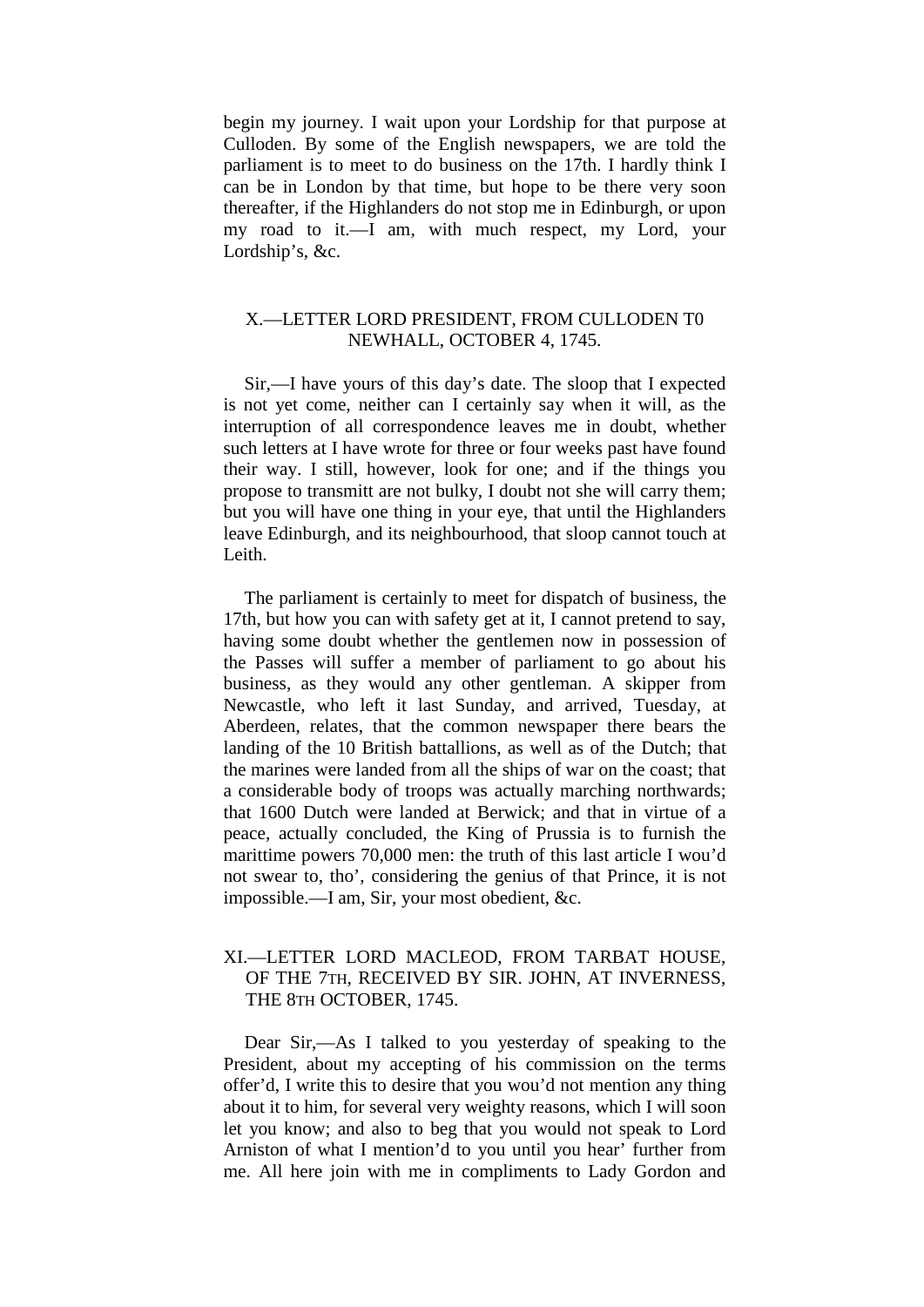you, and in wishing you a good and safe journey to London.—I ever am, &c.

## XII.—LETTER SIR JOHN GORDON, TO THE LORD PRESIDENT, OCTOBER 11, 1745.

My Lord,—Least the dispatches you might receive by Lord Lowdoun should require any early returns, I give your Lordship this trouble, to know whether you have any other packets or commands for me to carry, besides those I received last Tuesday, because I fancy I may be among the first sure hands that can be had from this country to London, as Captain Lloyd sails tomorrow, as he tells me, and has promis'd to land me upon English ground, out of all hazard of being stopt, which has turn'd out very lucky for me; for before I returned from waiting on your Lordships, some people had intimidated the Dutchman, by telling him that he would forfeit his ship and cargo, notwithstanding of his pass, if any French ships met him and found British passengers on board.

I was very glad to hear of the supply of cash brought down by Lord Lowdoun, and I find Captain Lloyd very anxious to be away, because of some money he has to land at Berwick.

Barnisdale, I hear, has been rendevouzing in Assint, and, I am greatly afraid, some people will very speedily play the fool, in spite of all I have laboured to the contrary.—I am, with much respect, my Lord, your Lordship's most obedient humble servant.

## XIII.—LETTER THE LORD PRESIDENT, FROM CULLODEN, OF THE 11TH, RECEIVED BY SIR JOHN, AT CROMARTY, THE 12TH OCTOBER, 1745.

Sir,—I have yours of this date, and am glad you have found a more convenient conveyance than you had projected. As I have already disposed of my dispatches, I have nothing to trouble you with, farther than wishing you a safe voyage and good journey. I am heartily concerned for the indiscretion you seem to have in your eye. Pray, is it not possible for you to prevent it, by shewing what is very visible, that death and destruction must attend it? The event will grieve me very much. I would not detain your servant further than to say, that I am your most obedient, .&c.

## XIV.—LETTER SIR JOHN GORDON, TO MR JOHN GORRY, DATED 11TH OCTOBER, 1745.

Mr Gorry,—As, in these times of confusion, it is very uncertain how far the government may not still require the assistance of their friends in the north, beyond what has yet been done; and as, if they should, I would be among the first and most cheerful to throw in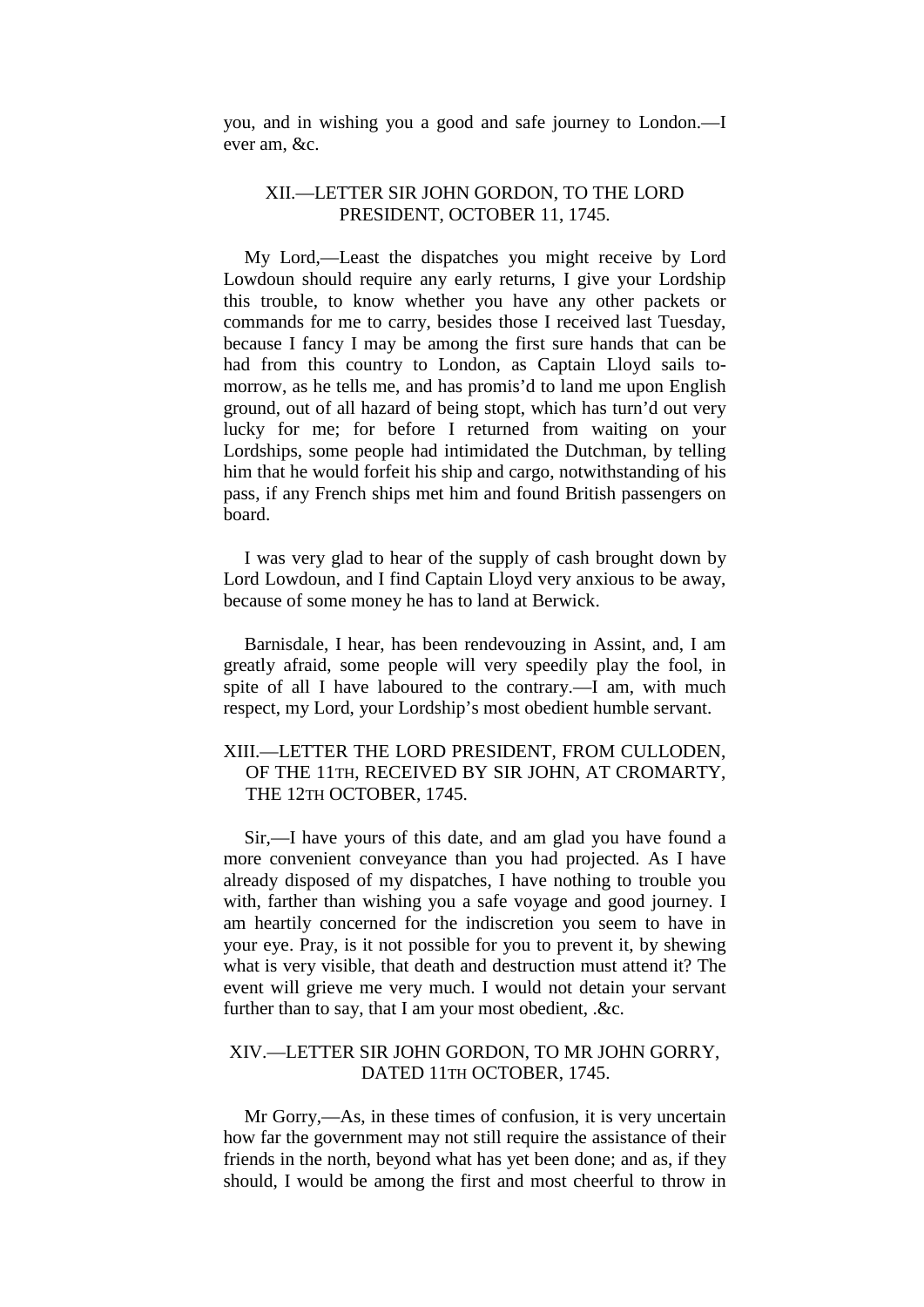my mite, were I in the country, I beg my absence may make no difference as to the part proper for my friends to act, should any thing be required for the service of his Majesty and his government, which is in effect making an appearance for the support of our religion and liberties, and therefore I make no doubt, but that in the event of its being desired of you by those employ'd for the government, you will exert yourself all in your power, and tell every person, who has either a friendship for me, or dependence of any kind upon me, that they cannot possibly ever have a stronger opportunity of obliging me, than by being early and zealous in the appearance on the side of our present happy establishment. 'Tis strongly all our duties; and, in times like this, it becomes all who can and dare be steady to their religion and King, to shew the resolution of men, and to avow their loyalty and principles, by preferring all personal risks to wooden shoes.

It is not desired that every man who is well-affected should list himself a soldier, or bind himself to that occupation for any length of time. I hope there will be no occasion for raising the country; and I am sure, if there is, it will be for as short a time as possible. But, in that event, I shall always acknowledge the friendship of those who do stand by me; and if there should be any whose concurrence I am entitled to expect, and do not get, whether I am myself in the country or not, I shall ever thereafter renounce any regard or friendship for them. My uncle Ardock, and his son, will be assistant to you; and, I daresay, you'll find that I have many friends in Sutherland, besides what I should expect from Mr William Mackay, the tenant in Uppat.

In Easteraird, I daresay, you'll find Mr David Ross, of Bindall, very assistant; and I make no doubt but that Mr Alexander Mackenzie, at Wilkhaven, will be among the foremost to shew me the friendship I expect from those any ways concern'd about me, when what I reckon the cause of my country, requires any appearance and concurrence of the loyal and well-affected, in order to the protection of all that we ought to hold dear, and to the endeavouring to prevent the further spreading of the contagion that has poisoned so many people already, and which, I pray God, may be soon dispelled, so as we may see that peace and liberty (which we have all enjoy'd under the present Royal Family, and has been wantonly broke of late by some turbulent spirits) restored, with the effusion of as little blood as possible, and with as little loss to Scotland, or to Scotch people, as can be, &c.

## XV.—LETTER SIR JOHN GORDON, TO LORD CROMERTIE, DATED 12TH OCTOBER, 1745, TOUCHING HIS CONDUCT DURING THE PRESENT TROUBLES.

My Lord,—The reports that I had heard current thro' the country gave a good deal of concern, tho' I wou'd not suffer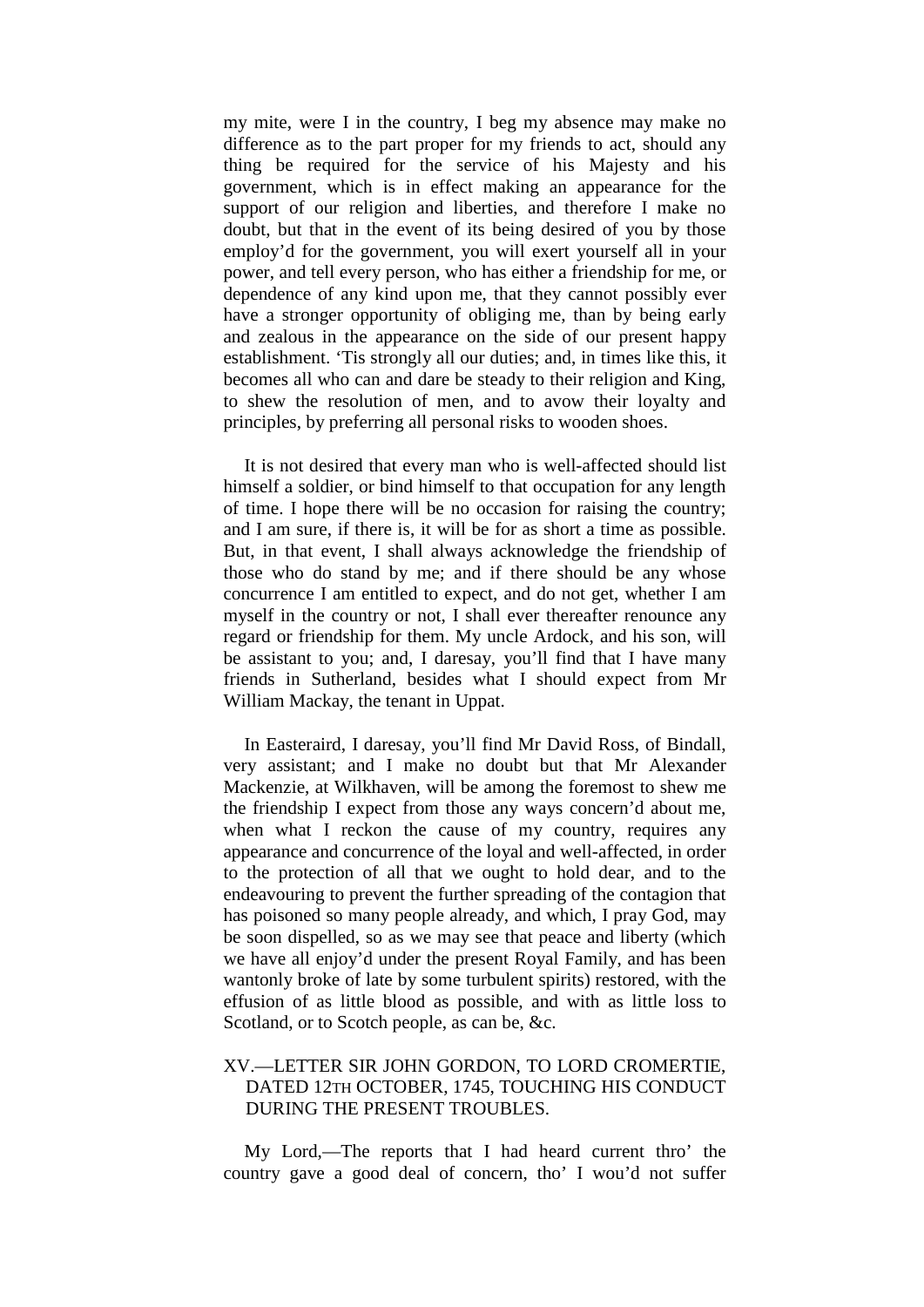myself to give the least .credit to [them], from the reflecting upon the various conversations that we had together since I came last to. the country; but, from what past the other night, I had the mortification to observe, that there was by far too much foundation for the stories that were going, and I am heartily concern'd for the indiscretion that I apprehend, because I have a regard for your Lordship, for your son, and for the well-being and standing of your family, all which I should be extream sorry to see put upon a throw of the dice, which is the most that can be said on the side of the Highlanders, and therefore what alone I mention; for, according to my own sentiments, and to what appears to me very visible, when I view things impartially, I see nothing, barring of miracles, but ruin, destruction, and death attending the indiscretion I have in my eye; though I have upon every occasion spoke out this my sense of things, yet as, by your being asleep when I left Tarbat-house on Thursday, I was disabled from having that cool conversation which I determin'd to attempt, I cannot be easy without taking this only method now remaining to me, before I leave the country, of entreating, for your own sake, for the sake of your children, and for the sake of your family, that you'll still reflect coolly on what you seem to intend doing, and infinitely better stop short, than go forward and drown. There is still time, I hope, for it; and it wou'd, I'm persuaded, prevent much. of that mischief which I dread, shou'd opinion or diffidence, because of what may have passed, or any other motive, be prevalent enough to determine a contrary course, and one that will not be by the world imputed to internal conviction, but to personal disgusts, which will be proven by the event,.(shou'd the measures be taken, which, I hope in God, you will not,) resented not upon your enemies, but upon yourself and family, to the satisfaction of those in the country who wish it ill. I have not, my Lord, nor can I have, any personal view in what I am saying, beyond what concerns the good and standing of your family, which, it will be allowed, I wish, and wou'd endeavour to promote where in my power; and as this is the case, the part of true friendship is, upon at least every important and decisive occasion, to speak honestly and plainly one's sentiments, which is the reason why I do it, in proof and testimony of my friendship, and why, I am persuaded, you will not take this honest, friendly freedom amiss, whether your sentiments should coincide with me or not. If they shou'd, I hope the worst consequences can yet be prevented; but if they shou'd not, and you are determined on the deepest play, all I can say is, I have discharged the duty incumbent upon a friend, or upon a relation, and shall be at the heart griev'd for an event that I visibly see is big with ruinous inevitable consequences to persons, and to a family whom it wou'd be my wish and pleasure to see flourishing. The concurrence in this country that the friends of the Highlanders buoy themselves and others up with, will be proven soon (I mean whenever a rising is attempted) very deficient, and I have some tolerable good foundation for what I say, and from former conducts. Even from the present conduct,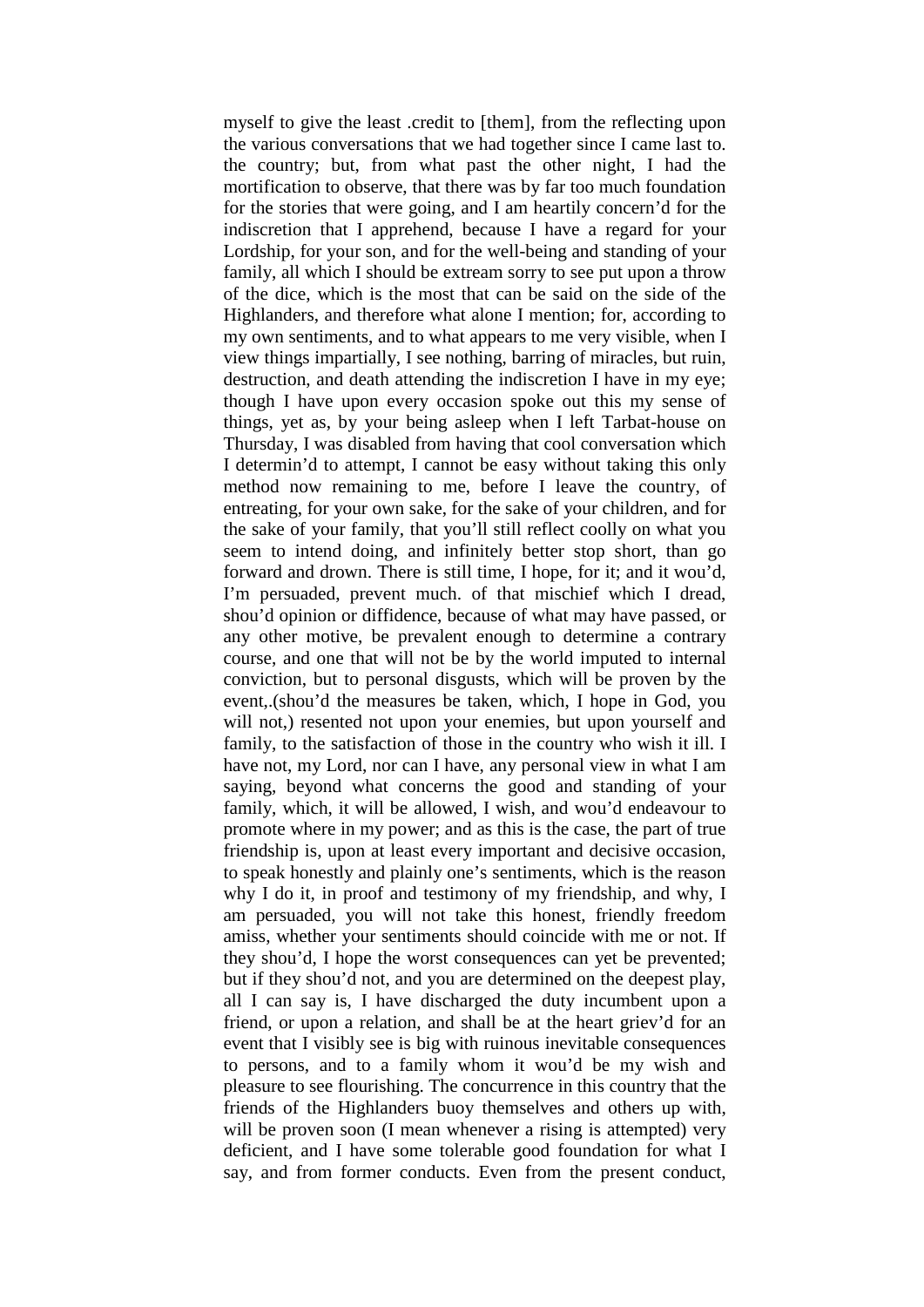little dependence shou'd I chuse to give to some of our neighbours, however vigorous their resolutions and promises or concerts may be. Some such, we know, have been broke upon former occasions, and the persons still the same. As to Barclay's news, Robert Gordon, who was present the whole time with Lord Lowdoun, assures me every tittle of it is false; and I cou'd name almost every other report, spread to draw people in, as being equally groundless, but I will not detain your Lordship longer. To-morrow morning, if the weather permitts, I sail aboard of the man-of-war, and nothing will be more agreeable to me, than to learn that your Lordship chuses the part I wou'd wish you, for no reason more than because I am to you and your family, my Lord, a very affectionate, and humble servant, &c.

## XVI.—LETTER MR. JOHN GORRY, FROM INVERGORDON, OF THE 12TH, RECEIVED BY SIR JOHN AT CROMARTY, THE 13TH OCTOBER, 1745.

Honourable Sir,—The bearer tells me that he delivered your letter, this evening, to the Countess of C[romartie], but before he went there, the Earl, Glasstullich, and some servants, had gone from the house, but nobody could tell the bearer where, only they crost the water behind T[arb]at house, as if they were going to Tain or Scotsburns. Lord Macleod went up the country this forenoon, but it was the evening before the Earl went away. The Countess sent Fraser after the Earl, with the letter, late at night, after she read it.

J. M'Bean is just now come from thence, and he says that the gardener, Hall, and other servants, were carrying some arms, pistols, &c. out of the house, wrapt up in blankets, but what they meant he could not tell, only he heard a whisper amongst the servants, as if they were afraid that some party were to search the house for arms, &c.

The bearer deliver'd the ham to the servant at young Ardoch's. I hope he'll not forget to carry it on board. Wishing you heartily a safe and speedy voyage, and all happiness, I am, Honourable Sir, your most obedient servant, &c.

## XVII LETTER LORD CROMERTIE, FROM SCOTSBURNS, OF 13TH, RECEIVED ON BOARD THE GLASGOW, IN CROMARTY ROAD, ON THE 14TH OCTOBER, 1745.

Sir,—Whatever reports may have been spread of me, or made current by those that wish me no good, or if I have write any nonsense, or unguarded expressions, when I meant no harm, I hope these things will not be laid hold of to hurt me; because I can appeal to you, who has frequently heard my sentiments of these matters; and I do assure you, that nothing will make me do a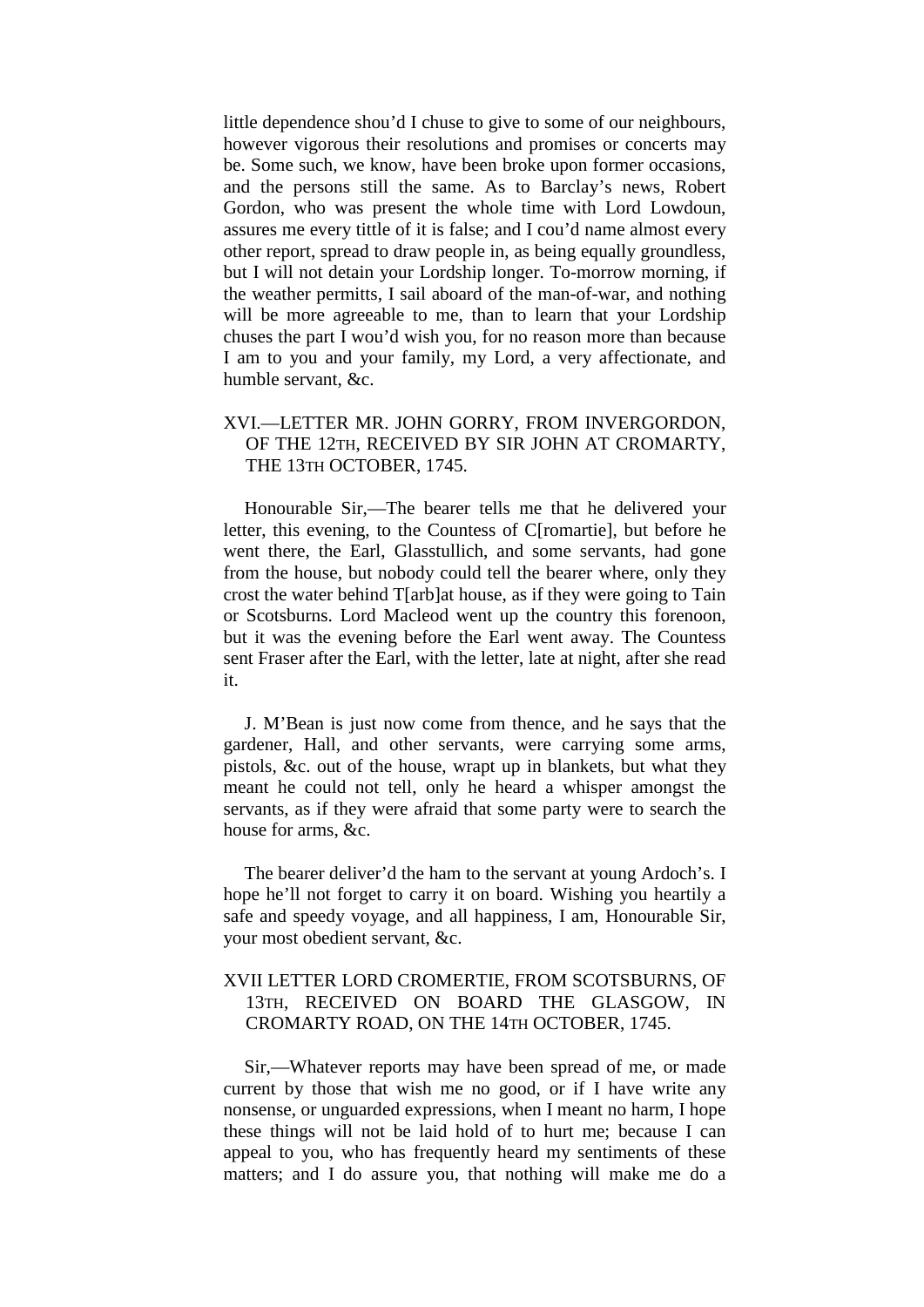foolish or indiscreet thing, if I am not drove in self-defence so to do, or such measures taken against me, as will leave me no room to expect or look for any thing, but in one way. The most effectual way to fix me, would be an immediate restitution of any such letters as may have come to certain persons' hands. In all events, you may be assur'd, I am, and ever will be, with the strictest friendship, yours.

## XVIII.—LETTER SIR JOHN GORDON, TO LORD PRESIDENT, AT CULLODEN, FROM LONDON, DATED 8TH JANUARY, 1746.

My Lord,—By my missing the opportunity of the first ship that sailed from hence after my arrival here, I had it not in my power to acquaint your Lordship, with any certainty of my letters reaching you, of my having punctually deliver'd the commissions you honour'd me with, and of my having left directions with Mr Gorry, agreeable to what I told your Lordship I would. The having missed the former ship from hence, renders it unnecessary to say a good deal that might not have been at that time improper; and really the present situation of matters is such, as makes people begin to turn their thoughts towards what may be fitting to be done, when this curst rebellion is totally crusht, in order to the security of the country, in time coming, from these excursions of Highlanders. Your Lordship's other letters will inform you of there being, by this time, a good body of veteran national troops in Scotland, and of the reasons we have here to think that the rebels are rather thinking how to disperse and provide for their safety, than to settle crowns. I own I still have my fears, least our part of the country should be attacked by them in their retreat. Pray God, they may prove vain, and that your force may be sufficient to oppose them, if they should attempt it. The late affair in Aberdeenshire, of which we have not as yet any certain particulars, and the retreat of the Grants, furnishes matter of conversation here. It is a particular pleasure to me, that my cousin Ardoch has behaved so much like a man, and is not hurt. I make no doubt but 'twill procure him the promotion he has earn'd.

It is not yet finally, I believe, determin'd, whether the Duke goes to Scotland or not, because my master has renew'd an application, which he has several times made, of being allow'd to put himself at the head of the army.

He has regretted sincerely the distrest situation of Scotland, and felt for the sufferers, and urg'd all in his power the quickening the march of the army that was to protect and deliver the country, and this I had from himself.